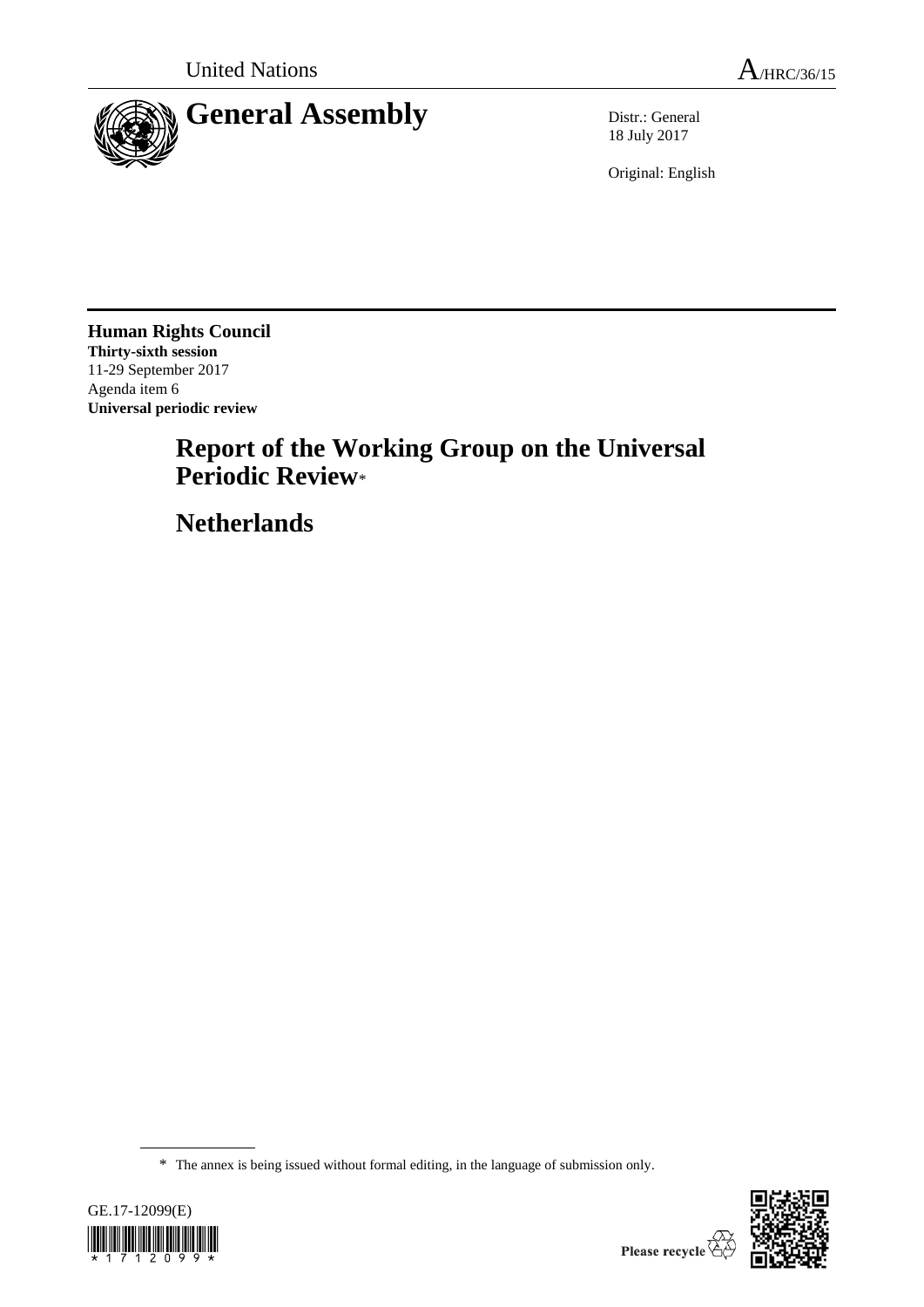# **Introduction**

1. The Working Group on the Universal Periodic Review, established in accordance with Human Rights Council resolution 5/1, held its twenty-seventh session from 1 to 12 May 2017. The review of the Netherlands was held at the 15th meeting, on 10 May 2017. The delegation of the Netherlands was headed by the Minister of the Interior and Kingdom Relations, Ronald Plasterk. At its 18th meeting, held on 12 May 2017, the Working Group adopted the report on the Netherlands.

2. On 13 February 2017, the Human Rights Council selected the following group of rapporteurs (troika) to facilitate the review of the Netherlands: Egypt, Georgia and United States of America.

3. In accordance with paragraph 15 of the annex to Human Rights Council resolution 5/1 and paragraph 5 of the annex to Council resolution 16/21, the following documents were issued for the review of the Netherlands:

(a) A national report submitted/written presentation made in accordance with paragraph 15 (a) (A/HRC/WG.6/27/NLD/1);

A compilation prepared by the Office of the United Nations High Commissioner for Human Rights (OHCHR) in accordance with paragraph 15 (b) (A/HRC/WG.6/27/NLD/2);

(c) A summary prepared by OHCHR in accordance with paragraph 15 (c) (A/HRC/WG.6/27/NLD/3).

4. A list of questions prepared in advance by Belgium, Germany, Mexico, Norway, Slovenia, Spain, Sweden and the United Kingdom of Great Britain and Northern Ireland was transmitted to the Netherlands through the troika. These questions are available on the extranet of the universal periodic review.

## **I. Summary of the proceedings of the review process**

#### **A. Presentation by the State under review**

5. The representatives of all four countries of the Kingdom of the Netherlands, namely the Netherlands, Aruba, Sint Maarten and Curaçao, participated in the interactive dialogue on behalf of their governments, as each country is responsible for implementing its obligations stemming from the human rights conventions to which the Netherlands is a party.

6. The head of the delegation reported on the human rights situation in the Netherlands. He said that the Constitution, laws and policies provided strong protection for human rights. The Council of State, the Netherlands Institute for Human Rights, the National Ombudsman and the Children's Ombudsman had played an important and effective role in protecting human rights by providing legal advice and monitoring compliance with human rights obligations by national and local authorities. The Netherlands Institute for Human Rights had been awarded A status in 2014. Additionally, institutions such as the Data Protection Authority and the National Rapporteur on Trafficking in Human Beings and Sexual Violence against Children had monitored the protection of specific human rights.

7. The Government had submitted a bill to the parliament proposing to modernize article 13 of the Constitution on protecting the confidentiality of communications. The bill extended the scope of communications from letters, telegraphs and telephone calls to all forms of communication, including electronic communications.

8. Several policy measures had been taken during the reporting period. The National Action Plan on Human Rights had been adopted in 2013 in line with the recommendations put forward by Argentina, Brazil, the Philippines and Uzbekistan during the 2012 review of the Netherlands. In the framework of the National Action Programme against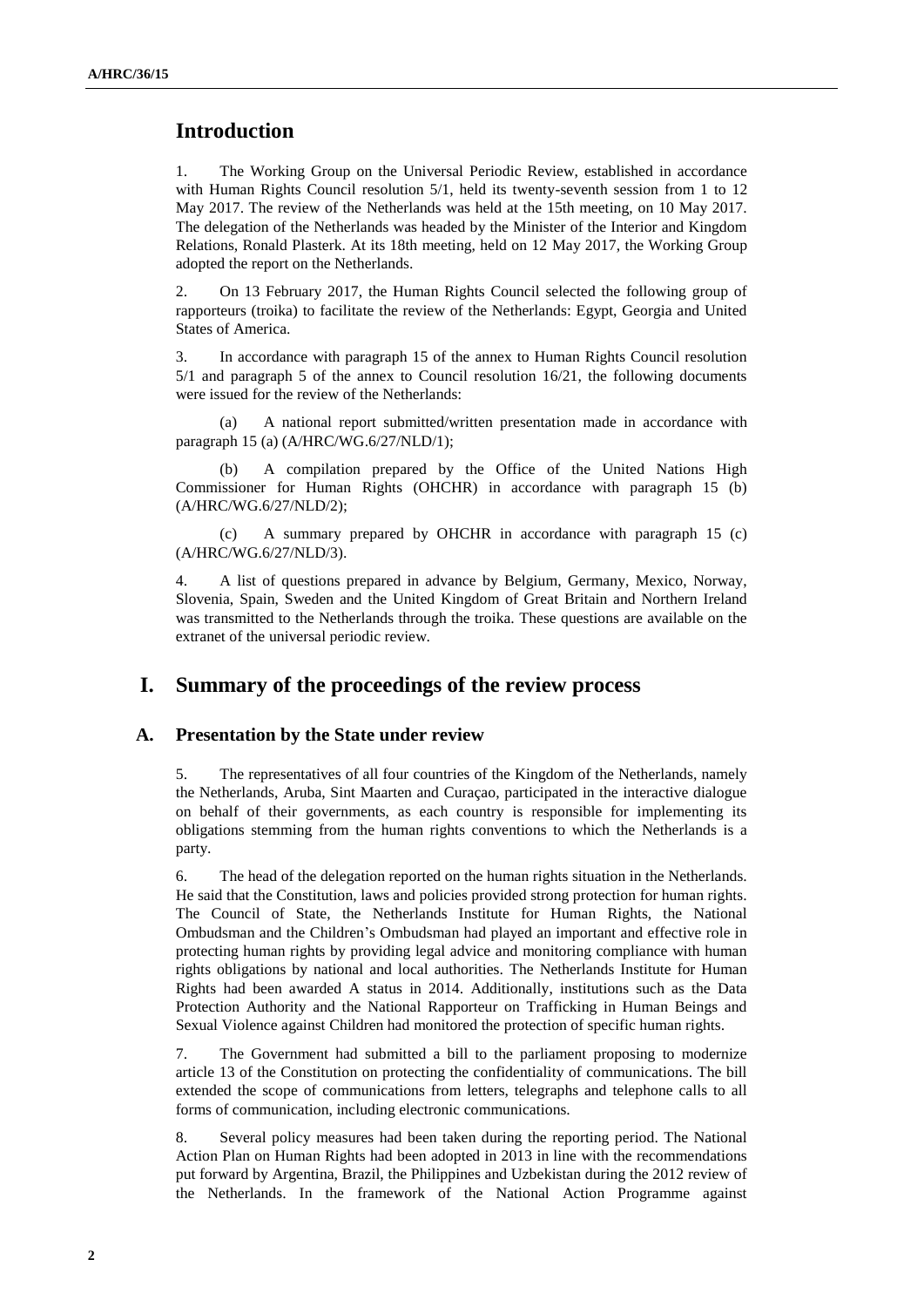Discrimination, a nationwide anti-discrimination campaign had been launched and it was foreseen that the local anti-discrimination bureaus would be strengthened.

9. An action plan against discrimination in the labour market that included measures against discrimination on all grounds had been launched. Moreover, the police had launched a three-year programme entitled "The power of difference" to prevent ethnic profiling and focus, inter alia, on education and training and on an improved complaints procedure.

10. Gender equality remained a priority for the Government. Several projects had been launched to increase awareness about the importance of the economic independence of women. Although approximately one in three top positions in the central government were held by women, the Government would continue its efforts to further improve gender equality in line with the recommendations contained in the concluding observations of the Committee on the Elimination of Discrimination against Women.

11. In response to the advance questions regarding the rights of refugees, the delegation stated that the Netherlands had dealt with an influx of asylum seekers in 2015. The Government's highest priority was ensuring that all those concerned could be accommodated in a humane fashion. The Netherlands had made great efforts to achieve that objective and not a single asylum seeker had been left without shelter during the reporting period.

12. The delegation reiterated the strong commitment of the Netherlands to the universal periodic review process; it noted the voluntarily submission of a midterm report and its constructive contribution to the sessions of the Working Group on the Universal Periodic Review. The Netherlands would take the recommendations put forward during its third review very seriously, as the success of the review exercise depended on the implementation of the recommendations.

13. The representative of Aruba highlighted that the diversity of the population of Aruba was a result of migration flows from various countries. The government had been working hard to achieve its vision of sustainability and shared prosperity and had been implementing strategies to improve the lives of its citizens, promote cultural diversity and reinforce peaceful coexistence.

14. With the support of the United Nations Development Programme, the Centre of Excellence for the Sustainable Development of Small Island Developing States had been established in Aruba in 2015, building on local experience with sustainable development practices. The Centre aimed at strengthening innovation and resilience in small island developing States and at offering a platform to exchange knowledge and experiences between developing countries related to such issues as renewable energy, water management, tourism and public health.

15. The representative of Aruba spoke of several measures that had been taken to reform legislation in line with international human rights standards. The 2012 Penal Code had strengthened protection against discrimination in Aruba. The 2016 amendments to the Civil Code had provided legal recognition of civil unions between same-sex persons. Legal amendments had prohibited corporal punishment within the family. Sentences for offences related to human trafficking had been increased. A new project had started in 2017 to provide residence permits to undocumented youths. The government of Aruba recognized that the protection of human rights required continuous progress.

16. The representative of Sint Maarten stated that the government remained committed to the protection and promotion of human rights and had made several efforts to implement its human rights obligations. Since the 2012 review, the government had taken measures to ensure that all children between 4 and 18 years of age had access to education regardless of their legal status. Additional schools had been established and the teacher-student ratio had improved.

17. In 2015, Sint Maarten had adopted a new Penal Code to address new challenges and meet its international obligations. The Code included stronger provisions for effectively prosecuting perpetrators of human trafficking-related crimes, in line with the recommendations of the Committee on the Elimination of Discrimination against Women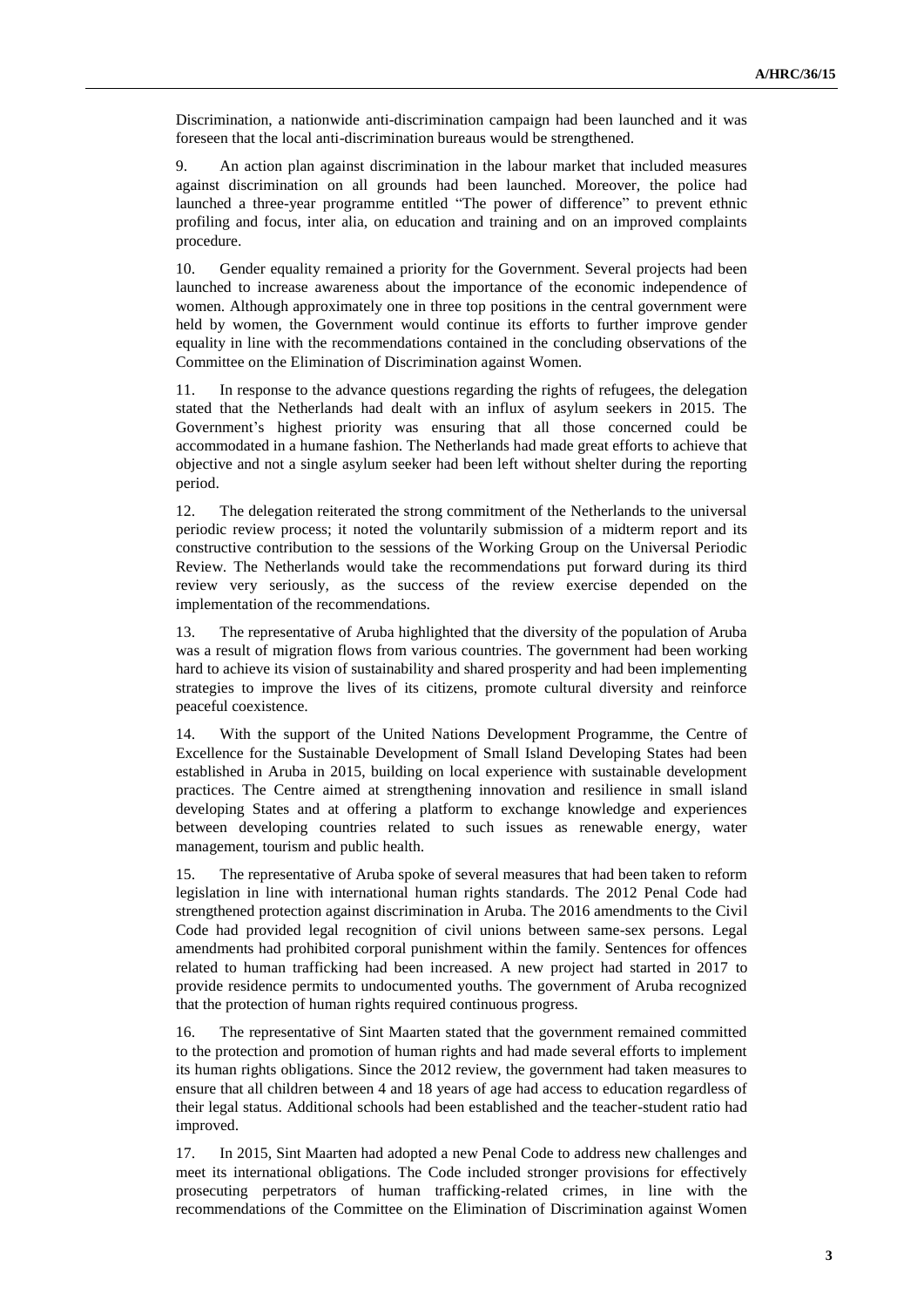and the Human Rights Committee. Sint Maarten had obtained a tier 1 score in the *2017 Trafficking in Persons Report* of the United States Department of State. As improving conditions in penitentiary facilities remained a priority, the Ministry of Justice had drafted a policy paper to implement an action plan for that purpose.

18. The representative of Curaçao informed the Human Rights Council that the government had held broad consultations with various governmental and non-governmental organizations to prepare for the review. A follow-up meeting on the outcome of the review was scheduled to be held in June.

19. In addition, sessions had been organized to raise awareness of and assess government compliance with international human rights treaties. Domestic violence, discrimination based on gender, race, gender identity and sexual orientation and the establishment of a national human rights institution were some of the issues that had been discussed during those sessions and the decision to establish a human rights institution for Curaçao had been one of the outcomes.

20. The government of Curaçao gave high importance to issues of youth. An action programme for youth development had been adopted. The Youth Council of Curaçao, which had been established in 2017, had started to work with the Kingdom Youth Parliament to ensure that the voices and interests of young people were taken into consideration. The government had taken measures to provide free primary and secondary education for children living in poverty, prevent children from dropping out of school and assist youths in gaining access to employment. The government had been working on establishing an ombudsman for children.

#### **B. Interactive dialogue and responses by the State under review**

21. During the interactive dialogue, 89 delegations made statements. Recommendations made during the dialogue are to be found in section II of the present report.

22. Timor-Leste noted the adoption of the National Action Plan on Human Rights and the efforts of the Netherlands to combat human trafficking, including by having specialized prosecutors and investigators, which had resulted in an increase in prosecutions.

23. Tunisia welcomed the ratification of the Convention on the Rights of Persons with Disabilities and the national programme on combating discrimination.

24. Turkey observed a deterioration in the human rights situation, the use of hate speech during the election campaign and violations of the rights to liberty and freedom of movement on 11 March 2017 in Rotterdam.

25. Uganda noted that migrants faced discrimination in employment, housing and health care and expressed concern about the reported increase in hostility towards refugees and asylum seekers.

26. Ukraine stated that the national human rights monitoring system was well developed. It commended the ratification of the Convention on the Rights of Persons with Disabilities.

27. The United Kingdom noted that unemployment among persons with disabilities had decreased. It encouraged the Netherlands to take measures to ensure that women did not face barriers when returning to work after maternity leave.

28. The United States expressed concern about increased societal intolerance and discrimination against members of certain minority groups, discriminatory rhetoric from political leaders and anti-Semitic incidents.

29. Uruguay welcomed the efforts of the Netherlands to ensure gender equality and protect the rights of women, particularly the progress made in ensuring that a high percentage of women were represented in high-level decision-making positions.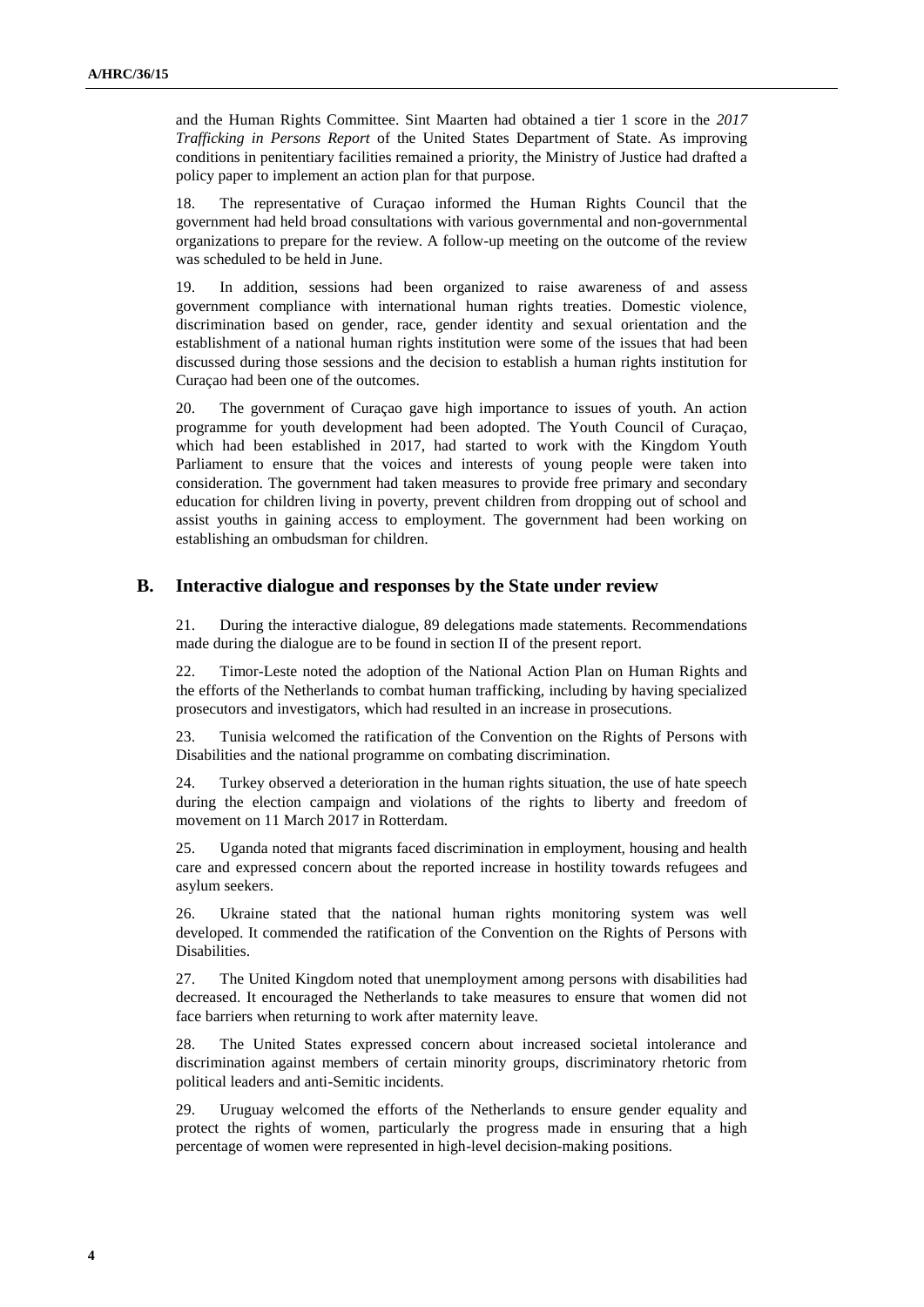30. The Bolivarian Republic of Venezuela expressed concern about an increase in incidents of racism, racial discrimination and xenophobia on the Internet and of hatred against migrants and asylum seekers.

31. Zambia expressed concern about the increase in discrimination against members of Jewish and Muslim communities, the racism faced by people of African descent and the disappearance of unaccompanied children from reception facilities.

32. Albania commended the Netherlands for constitutional reforms focusing on poverty reduction, economic development, promotion of the rights of children and good governance.

33. Algeria welcomed the programmes on poverty reduction, economic development and the rights of children. It noted the ratification of the Convention on the Rights of Persons with Disabilities and the adoption of an anti-discrimination action plan.

34. Andorra welcomed the ratification of the Convention on the Rights of Persons with Disabilities and the measures taken by the Netherlands to promote the rights of children.

35. Angola welcomed the ratification of the Convention on the Rights of Persons with Disabilities and the adoption of a national action plan that included issues such as nondiscrimination, equal treatment and migration.

36. Argentina congratulated the Netherlands for implementing its 2013 national human rights action plan.

37. Armenia welcomed measures to promote equality, non-discrimination and the rights of women and to combat human trafficking. It highlighted the active engagement of the Netherlands in preventing crimes against humanity.

38. Australia noted that the national human rights institution was in line with the principles relating to the status of national institutions for the promotion and protection of human rights (the Paris Principles), the national human rights action plan and the efforts of the Netherlands to increase women's participation in the labour market and advance the rights of intersex persons.

39. Azerbaijan expressed concern about hate speech emanating from politicians, racial discourse in the media, a reported increase in harassment and violence against religious minorities and the excessive use of force by police against peaceful demonstrators.

40. Bahrain welcomed the efforts of the Netherlands to promote the rights of children. It expressed concern that incidents of discrimination against members of religious minorities were not punished.

41. Bangladesh expressed concern about child labour, racist bullying in schools, the systematic detention of children in police custody, discrimination and hate speech targeting Muslim women, migrants and asylum seekers, and the lack of health services for undocumented migrants.

42. Belarus noted the ratification of the Convention on the Rights of Persons with Disabilities and the adoption of the national action plans on human rights and on combating discrimination. It expressed concern about cases of discrimination and hate speech.

43. Belgium welcomed the ratification of the Convention on the Rights of Persons with Disabilities. It noted that many steps had been taken by the Netherlands to implement the recommendations of the previous review.

44. Bosnia and Herzegovina commended the Netherlands for its efforts to enhance the rights of women, including through their participation in high-level positions. It noted the efforts to improve economic, social and cultural rights.

45. Botswana noted the adoption of the national action plans on human rights and on combating discrimination, and the efforts of the Netherlands to combat violence against women. It expressed concern about the gender pay gap and the prolonged detention of children in police custody.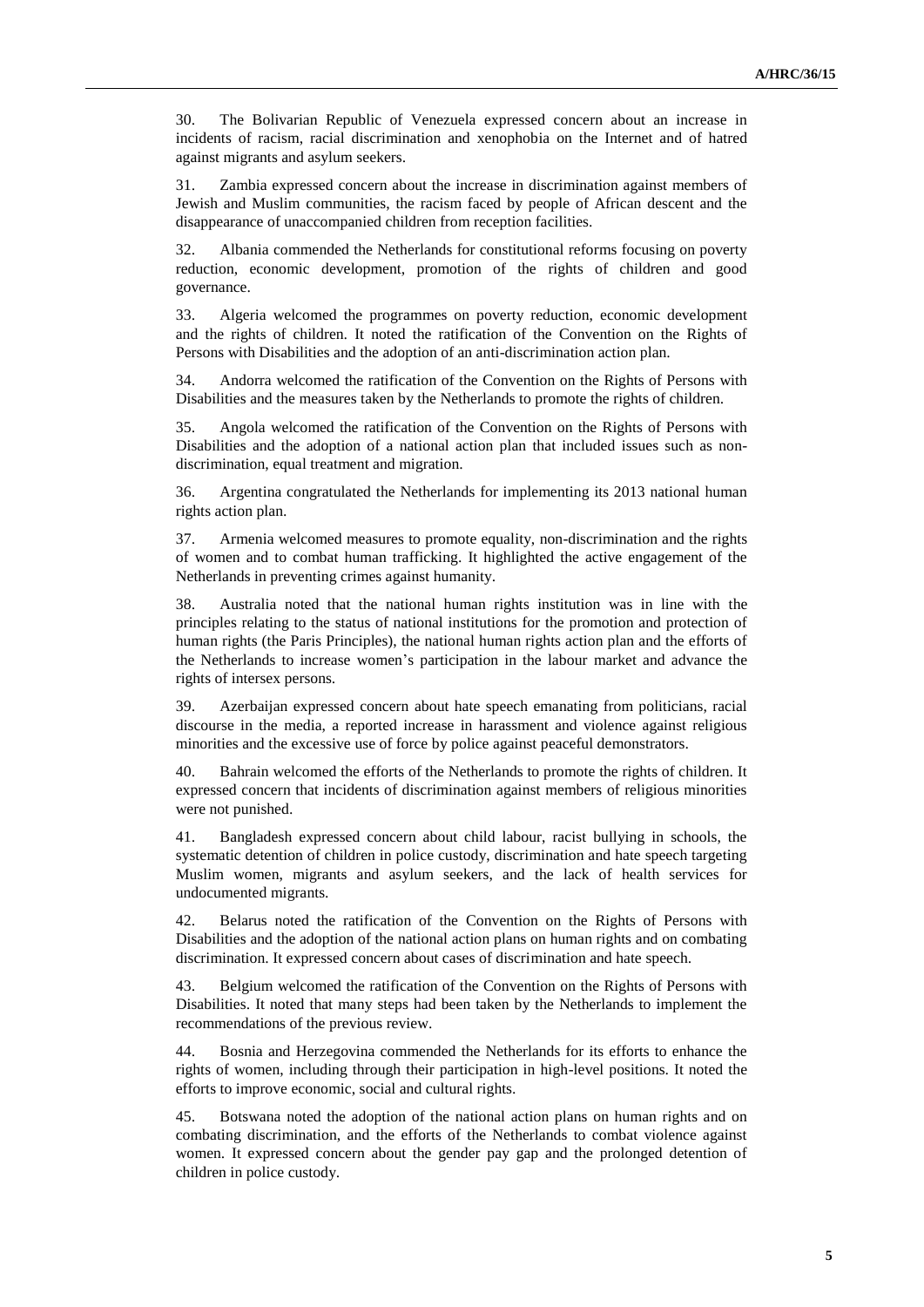46. Brazil commended the Netherlands for its efforts to promote freedom of expression, decrease the gender pay gap and combat discrimination against lesbian, gay, bisexual, transgender and intersex persons. It expressed concern about ethnic profiling and the detention of migrants and asylum seekers.

47. Bulgaria noted the adoption of the national action plans on human rights and the rights of children and of the Youth Care Act.

48. Burkina Faso noted with satisfaction the degree to which human rights had been realized, the adoption in 2013 of the national human rights action plan and the establishment in 2012 of the national human rights institution.

49. Canada welcomed the positive steps taken by the Netherlands to promote the rights of women, particularly their sexual and reproductive health and rights, internationally.

50. Chile noted the adoption of the national human rights action plan and the ratification of the Convention on the Rights of Persons with Disabilities. It expressed concern about the detention of asylum seekers and migrants.

51. China commended the Netherlands for adopting a national human rights action plan. It expressed concern about discrimination against Muslims, members of ethnic minorities and persons of African descent and about xenophobia.

52. Côte d'Ivoire welcomed the efforts of the Government to improve the human rights situation by establishing the Netherlands Institute for Human Rights and by adopting national plans on human rights and the rights of children.

53. Cuba recognized that the Netherlands had promoted equal treatment and nondiscrimination through various policies and legislative measures.

54. Ecuador commended the Netherlands for adopting the national human rights action plan and ratifying the Convention on the Rights of Persons with Disabilities and for its efforts concerning business and human rights.

55. Egypt welcomed the ratification of the Convention on the Rights of Persons with Disabilities. It expressed concern about incidents of racism, xenophobia and discrimination against migrants and asylum seekers.

56. Estonia noted the establishment of a national human rights institution with A status and the efforts of the Government to protect the rights of persons with disabilities, notably through the ratification of the Convention on the Rights of Persons with Disabilities.

57. France welcomed the ratification of the Convention on the Rights of Persons with Disabilities and the adoption of the first national human rights action plan.

58. Georgia noted the adoption of action plans on human rights, anti-discrimination and the rights of children. It encouraged the Government to establish mechanisms to monitor and assess the implementation of those plans.

59. Germany welcomed the ratification of the Convention on the Rights of Persons with Disabilities and the establishment of a national human rights institution.

60. Ghana urged the Netherlands to investigate the disappearance of unaccompanied children from asylum reception centres and identify children who might have been the victims of enforced disappearance.

61. Greece welcomed the action plan to protect the rights of children, including from sexual exploitation and human trafficking, and to promote the active involvement of youths in public life.

62. Guatemala expressed concern about the rise in hate speech in the media and the Internet and among politicians.

63. In response to questions regarding domestic violence, the head of delegation stated that the police had set up specialized front offices to address effectively cases of child abuse. The police and the prosecutor's office had been implementing special programmes to effectively address domestic violence, including child abuse.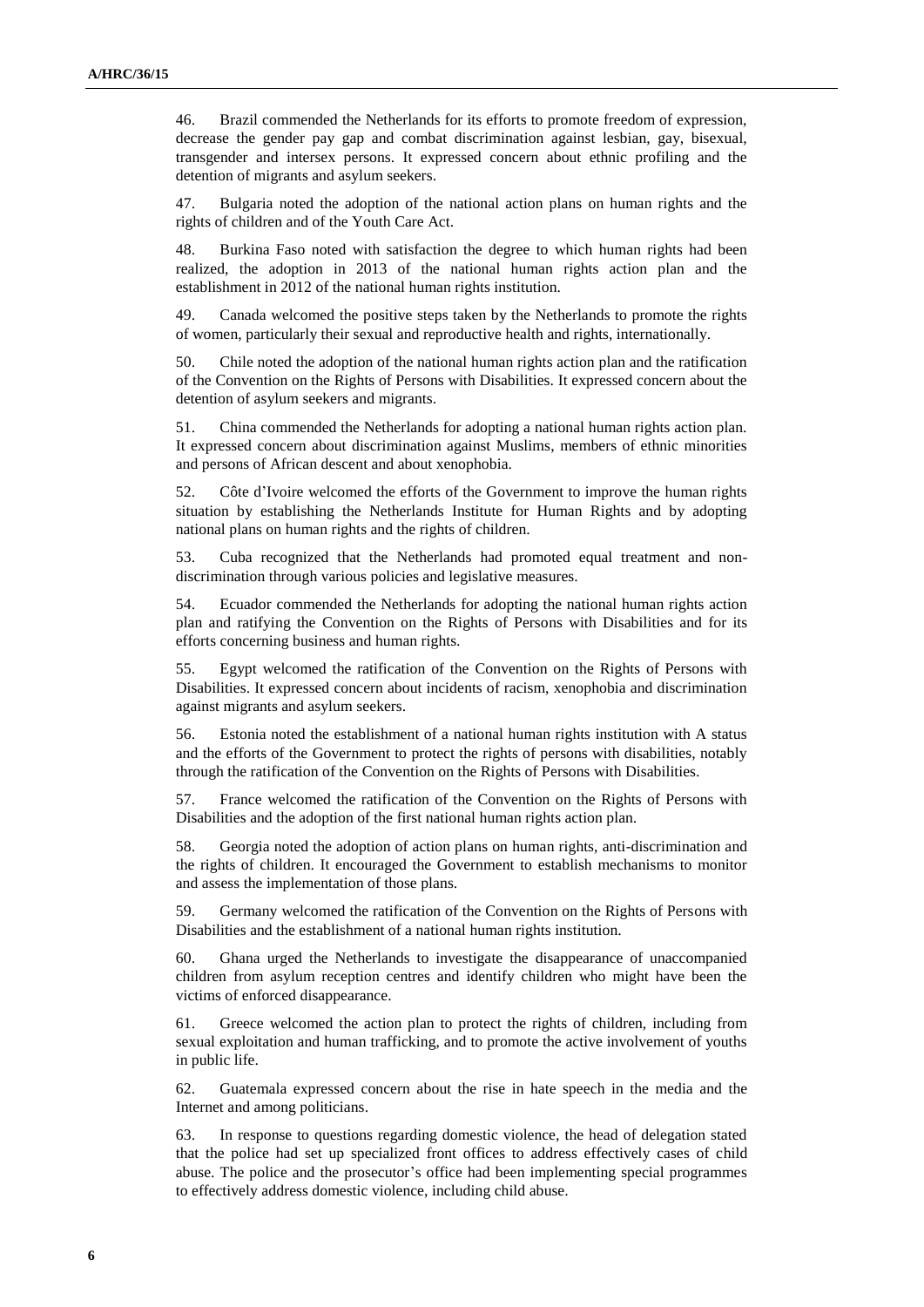64. Three municipalities in the Caribbean part of the Netherlands had made progress in terms of access to health care and to quality primary education. In order to address the remaining challenges, the Government had focused its efforts on poverty reduction, economic development, the advancement of the rights of children and good governance.

65. Regarding questions on the use of ethnic profiling by law enforcement officers, the delegation stated that such profiling was prohibited by law. The police had adopted a code of conduct setting out professional standards and guidelines for law enforcement officers. Persons who had been subjected to ethnic profiling could use a mobile telephone application to make notifications and complaints and to record information on police stops.

66. The Government strongly condemned hate crimes and hate speech. It had launched a broad anti-discrimination campaign that included the issue of hate speech and it had established hotline services to address hate speech on the Internet, including by removing online expressions of hate speech. In response to questions regarding freedom of assembly, the delegation stated that the Public Assemblies Act provided adequate regulations for local authorities to ensure the right to freedom of assembly, as was shown in a recent evaluation.

67. The delegation informed the Human Rights Council that the Government did not intend to withdraw its reservations to the Convention on the Rights of the Child owing to the peculiarities of its legal system. Nor would the Government sign the International Convention on the Protection of the Rights of All Migrant Workers and Members of Their Families, as the Convention did not differentiate between the rights of migrants in a legal or illegal situation.

68. The delegation stated that the police were trained to recognize both physical and psychological violence against women. It highlighted the joint efforts of the police, the prosecutor's office and non-governmental organizations in providing legal assistance and psychological support to victims of domestic violence. Regarding questions on the detention of migrants, the delegation indicated that alternatives to detention were widely used and available to migrants.

69. The representative of Aruba stated that the government had established a countertrafficking task force that had drafted a new national action plan against trafficking for 2015-2019, had formalized standard operating procedures to guide front-line responders in the effective identification of trafficking victims and their referral for care, and established a counter-trafficking coordination centre. During the period 2014-2016 several investigations had been launched into possible cases of human trafficking and about 500 government employees had been trained to effectively identify cases of human trafficking.

70. The representative of Sint Maarten reported on measures taken by the government to ensure access to education for children from families in need. The Ministry of Education had adopted a concept of community schools that aimed to provide a safe learning environment for children between 4 and 12 years of age after regular school hours. Moreover, the government subsidized private after-school programmes.

71. The representative of Sint Maarten stated that the government had continued to monitor and implement human rights in its territory and had considered the possibility of establishing a human rights institution. At the same time, existing institutions were working to address violations and mainstream human rights issues.

72. The representative of Curaçao stated that, although Curaçao was not a party to the Convention Relating to the Status of Refugees, the government adhered to the article 3 of the Convention for the Protection of Human Rights and Fundamental Freedoms (European Convention on Human Rights) and the principle of non-refoulement. Its constitution and legislation prohibited all forms of discrimination.

73. Haiti noted the establishment of the national human rights institution, the implementation of programmes to improve the rights of children, tackle discrimination and combat human trafficking and the ratification of the Convention on the Rights of Persons with Disabilities.

74. Honduras noted the adoption of the national action plans on human rights and on business and human rights.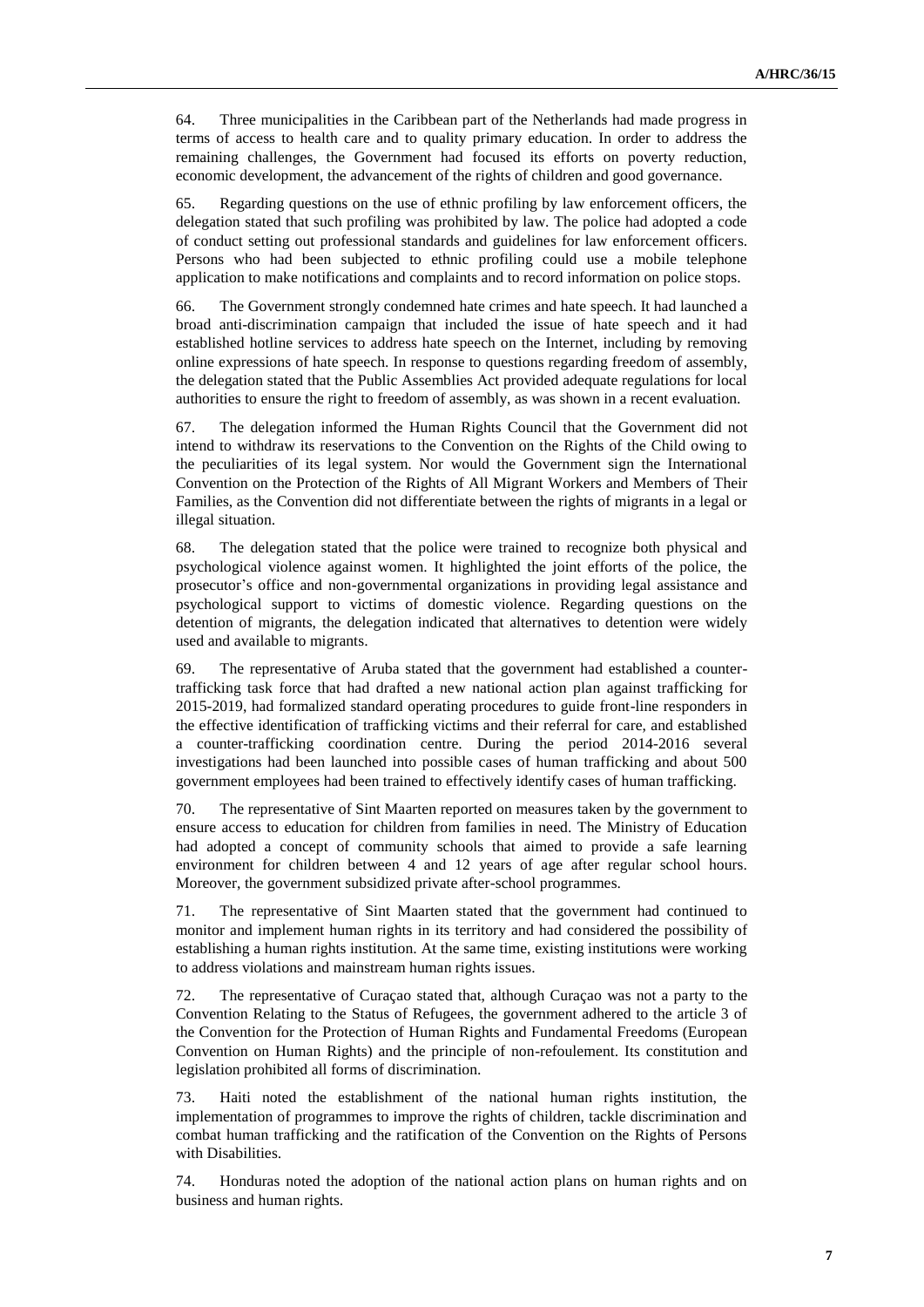75. Hungary commended the Netherlands for ratifying the Convention on the Rights of Persons with Disabilities and for starting to implement it.

76. Iceland commended the Netherlands for its engagement in the promotion of human rights at home and abroad. It noted that the Netherlands could take additional steps to address racism and xenophobia and to close the gender pay gap.

77. India appreciated the efforts of the Netherlands to prevent ethnic profiling and encouraged it to continue its efforts to enhance the economic independence of women and reduce the gender pay gap.

78. Indonesia noted the adoption of the action plan to combat discrimination and of the Youth Care Act, and the efforts of the Netherlands to combat child sex tourism.

79. The Islamic Republic of Iran noted an increase in reports of racially motivated crimes and hate crimes, and stated that the number of prosecutions and convictions was low.

80. Iraq noted the ratification by the Netherlands of most of the international human rights treaties, the creation of a national human rights institution and the adoption of policies encouraging women's participation in high-level decision-making positions.

81. Ireland urged the Netherlands to make further efforts to protect lesbian, gay, bisexual, transgender and intersex persons from violence and discrimination, including by increasing protection from and the appropriate prosecution for hate crimes.

82. Israel noted the adoption of a national human rights action plan, the Rainbow Cities initiative and policies to fight human trafficking, and the establishment of centres for victims of sexual violence.

83. Italy noted the ratification of the Convention on the Rights of Persons with Disabilities and the adoption of measures for its implementation, and the adoption of the national action plan to combat discrimination and the Youth Care Act.

84. Kazakhstan noted the ratification of the Convention on the Rights of Persons with Disabilities and the national action plans on human rights and on combating discrimination. It expressed concern about discrimination against ethnic minorities.

85. Kenya noted the Netherlands' engagement with human rights mechanisms, particularly OHCHR, and the implementation of the recommendations arising from the previous review. It encouraged the Netherlands to maintain that approach.

86. Lebanon noted the increased migration and encouraged the Netherlands to ensure diversity and respect for human rights. It welcomed its efforts to fight discrimination and xenophobia.

87. Liechtenstein welcomed the efforts of the Netherlands to maintain peace and security, protect the rights of women and combat violence and abuse against children.

88. Malaysia noted the efforts of the Netherlands to strengthen national mechanisms to combat discrimination. It expressed concern about some counter-terrorism programmes that reinforced the association of terrorism with religion, race, culture, ethnicity and nationality.

89. The Maldives noted the initiatives taken by the Government to combat the sexual exploitation of children, and the ratification of the Convention on the Rights of Persons with Disabilities.

90. Mexico recognized the progress made in implementing the national human rights action plan.

91. Montenegro recognized the efforts to improve gender equality. It expressed concern about discrimination against women in employment, including in relation to pregnancy and motherhood, and about the gender pay gap.

92. Mozambique noted the ratification of the Convention on the Rights of Persons with Disabilities. It welcomed the adoption in 2016 of an action programme to combat discrimination that included prevention and awareness-raising campaigns.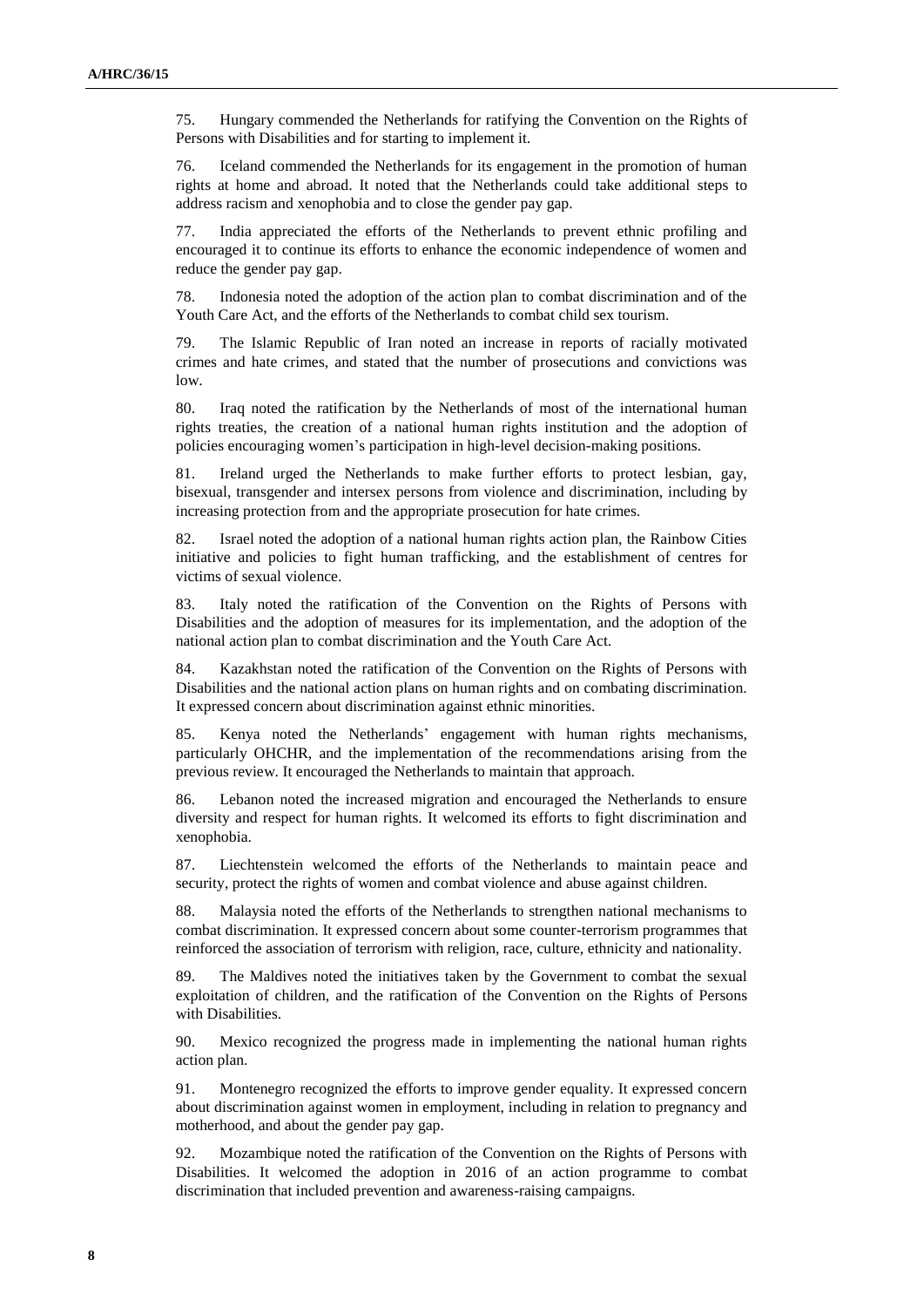93. Myanmar welcomed the ratification of the Convention on the Rights of Persons with Disabilities but noted the limited employment opportunities available to persons with disabilities. It also noted the measures taken to ensure gender equality, as well as the need to improve women's access to employment.

94. Namibia welcomed the national action plans on human rights and on combating discrimination, and the action taken in relation to the International Decade for People of African Descent.

95. Norway welcomed the steps taken by the Netherlands since its previous review, including the use made of the Netherlands Institute for Human Rights to promote, protect and monitor the human rights situation in the country.

96. Pakistan noted the adoption of various policies, including the action plans on human rights and on combating discrimination. It encouraged the Government to combat discrimination and intolerance against migrants and minorities.

97. Panama commended the Netherlands for ratifying the Convention on the Rights of Persons with Disabilities and for taking measures to combat child exploitation.

98. Paraguay noted the efforts made by the Netherlands to increase the economic independence of women and to combat discrimination in employment against pregnant women.

99. Peru noted the commitment of the Netherlands to the International Decade for People of African Descent and its efforts to ensure adequate treatment of migrants and refugees.

100. The Philippines welcomed the progress made in various areas but expressed concern about hate speech and discrimination against Muslims, migrants and asylum seekers. It urged the Netherlands to end discrimination against migrants in employment, health care and housing.

101. Poland expressed concern about shortcomings in the child protection system and encouraged the Netherlands to pay adequate attention to compliance by its authorities to the provisions of the Convention on the Rights of the Child.

102. Portugal welcomed the ratification of the Convention on the Rights of Persons with Disabilities. It noted with concern cases of repeated detention of foreign nationals.

103. The Republic of Korea welcomed the efforts of the Netherlands to combat discrimination and xenophobia. It noted the adoption of a national action plan on business and human rights.

104. The Republic of Moldova noted the establishment of the Netherlands Institute for Human Rights, the ratification of the Convention on the Rights of Persons with Disabilities and the steps taken to ensure its implementation.

105. Romania noted the progress made since the previous review and noted with appreciation the holistic approach used to improve the observance of human rights throughout the Kingdom.

106. The Russian Federation was concerned that the Netherlands had not implemented most of the recommendations put forward during the previous review concerning racism, discrimination against minorities and migrants and detention conditions for asylum seekers.

107. Rwanda noted the ratification of Convention on the Rights of Persons with Disabilities and the measures taken to combat discrimination and address racial profiling. It encouraged the Netherlands to enhance its efforts to combat racial discrimination.

108. Serbia encouraged the Netherlands to continue to provide support to vulnerable individuals and ensure equal treatment, particularly in the labour market, education, housing and social protection. The Government should ensure accountability for expressions of racism and xenophobia.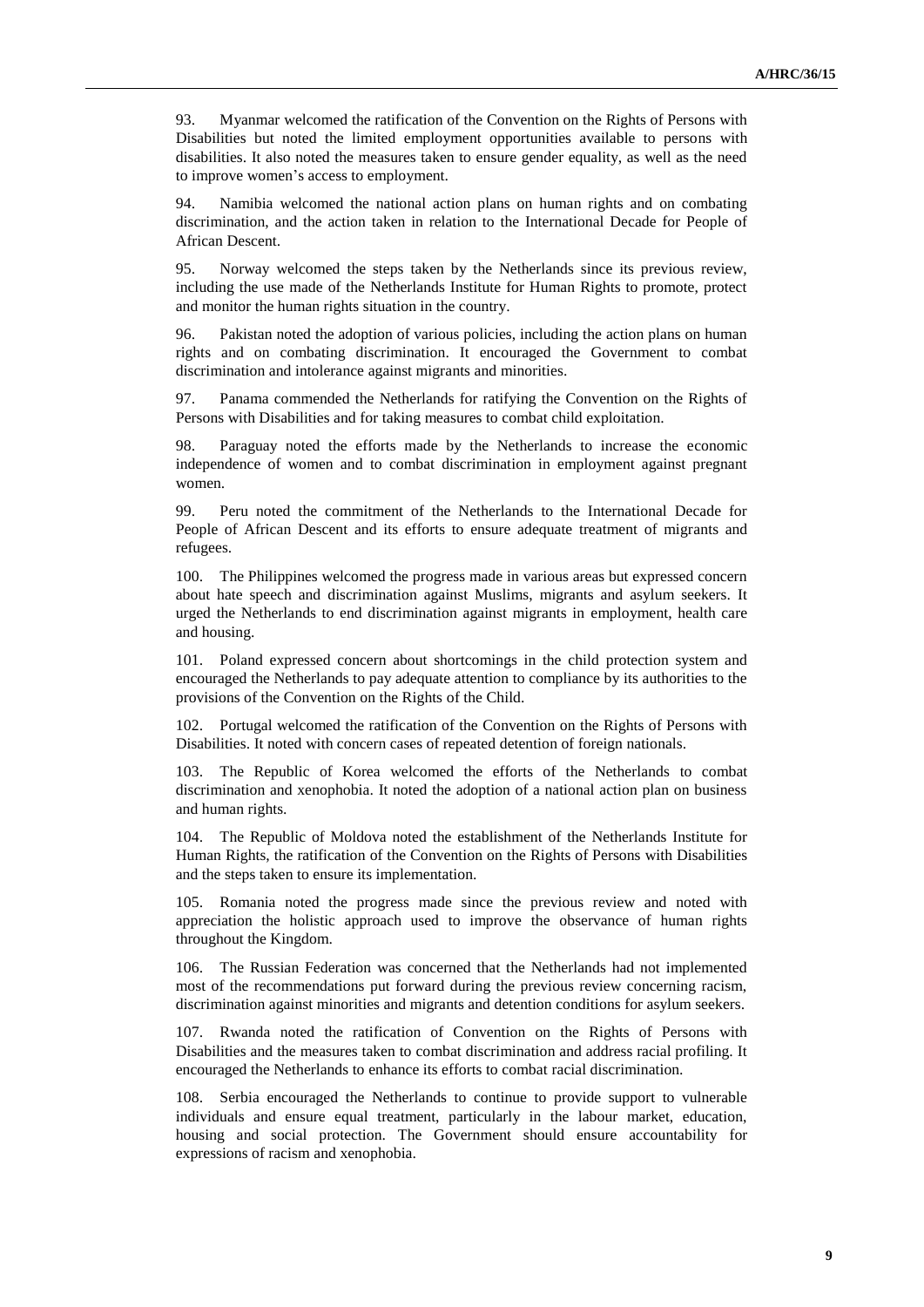109. Sierra Leone noted the action plan on the rights of children and efforts to combat child trafficking and child sex tourism and to address discrimination. It encouraged the Netherlands to continue to address discrimination against minorities and migrants.

110. Slovenia welcomed the information provided concerning the protection and promotion of human rights at the municipal level. It asked for information on services available to older persons.

111. South Africa welcomed the adoption of a national action programme to combat discrimination, including in the labour market.

112. Spain was concerned about controls imposed on digital platforms in the context of threats to national security. It noted the ongoing process to ratify the Optional Protocol to the Convention of the Rights of Persons with Disabilities.

113. Sri Lanka noted the national human rights action plan, the national human rights institution with A status and the efforts of the Government to reduce the gender pay gap, increase the economic independence of women and promote their participation in highlevel positions.

114. The State of Palestine noted steps taken by the Netherlands to combat discrimination and promote respect of human rights by corporations in accordance with the Guiding Principles on Business and Human Rights of the United Nations.

115. The Sudan noted the ratification of the Convention on the Rights of Persons with Disabilities and the adoption of a national action plan on business and human rights. It encouraged the Netherlands to eliminate discrimination against women and girls.

116. Sweden noted the deportation of asylum seekers, discrimination against lesbian, gay, bisexual, transgender and intersex persons and of foreign women in the labour market, the gender pay gap, discrimination in employment owing to pregnancy and motherhood, and the low number of prosecutions for hate crimes against lesbian, gay, bisexual, transgender and intersex persons.

117. The Syrian Arab Republic noted with concern the existing discriminatory policies and the weakness of the measures taken to tackle them.

118. Morocco welcomed the acquisition of A status by the national human rights institution, the national action programme to combat discrimination and the criminalization of insult or intentional incitement to hatred, discrimination or violence.

119. Uzbekistan noted the commitment of the Netherlands to its human rights obligations. It referred to concerns raised about an increase in discrimination against members of the Jewish and Muslim communities and people of African descent.

120. Libya welcomed the efforts of the Netherlands to fight discrimination and xenophobia, including the national action programme to combat discrimination, and to improve the economic situation of women.

121. The representative of Aruba informed the Human Rights Council that the government had taken steps to draft a national human rights action plan to be completed in 2017. An initial survey had been carried out to establish the priorities. As the establishment of a national human rights institution and the appointment of an ombudsman and a children's ombudsman remained a priority, the government had been studying the experience of the Netherlands Institute for Human Rights and had been consulting with various stakeholders.

122. The representative of Aruba stated that the government had adopted a national youth policy and had been developing an action plan for 2017-2019 to implement that policy. A special commission had been created to develop a gender policy in consultation with stakeholders.

123. The representative of Sint Maarten stated that three ministries had been jointly involved in ensuring the realization of the rights of children by developing necessary policies, implementing programmes and providing support to families for the healthy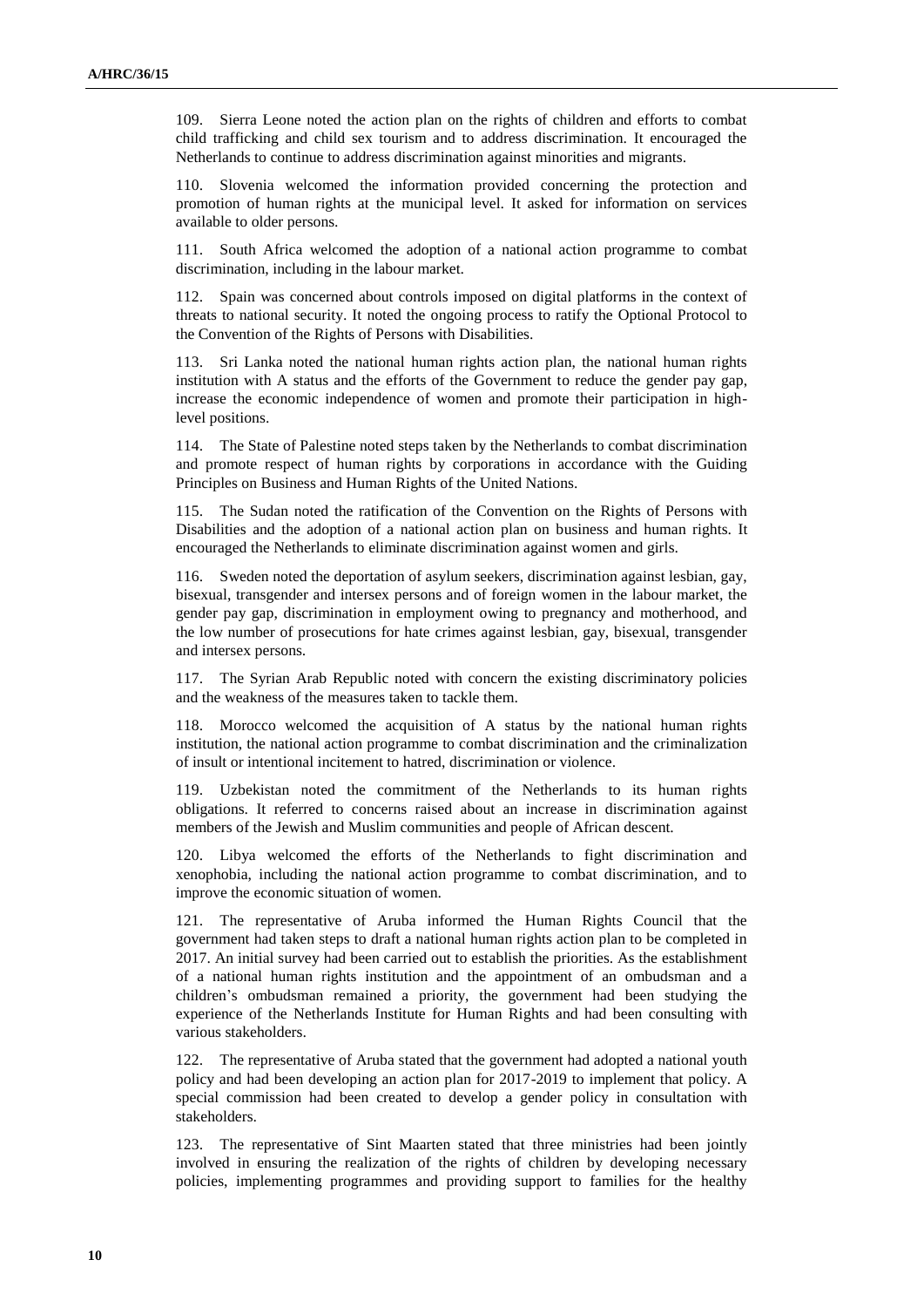development of children. Various institutions had been tasked with addressing cases of child abuse.

124. The government of Sint Maarten remained committed to protecting the rights of detainees. The first youth care and rehabilitation centre had been established in 2014 and accommodated children in conflict with law. Its main objective was to reintegrate those children into society.

125. The representative of Curaçao stated that harmonizing efforts to realize human rights throughout the Kingdom remained a challenge. The sharing of experiences and knowledge was considered to be important for achieving the harmonization of human rights standards in the Kingdom.

126. The delegation stated that the Government had evaluated the implementation of its national human rights action plan and that the Netherlands Institute for Human Rights had commissioned an independent evaluation of the action plan's implementation.

127. The Government had set targets to ensure access by persons with the disabilities to the labour market. It had also implemented measures, including public campaigns against discrimination in the labour market, to decrease the pay gap between women and men. A new action plan has been developed to combat discrimination against pregnant women in employment. The Netherlands had drafted an action plan for the period 2016-2018 to prevent and combat child sex tourism.

128. The delegation informed the Human Rights Council that the Government had taken measures to ensure that sexuality education was taught in secondary school. The law prohibited discrimination against transgender and intersex persons.

129. In 2016, the Netherlands had launched proceedings for the ratification of the Optional Protocol to the International Covenant on Economic, Social and Cultural Rights.

130. In conclusion, the delegation, on behalf of the Kingdom, expressed its gratitude to all States Members of the United Nations for their active participation in and contribution to the interactive dialogue led by the Working Group on the Universal Periodic Review. The areas identified would help the Government to further improve human rights protection. The Government would seriously consider all recommendations put forward during the review and express its position on them before the thirty-sixth session of the Human Rights Council.

## **II. Conclusions and/or recommendations**

131. **The following recommendations will be examined by the Netherlands, which will provide responses in due time, but no later than the thirty-sixth session of the Human Rights Council:**

131.1 **Ratify the International Convention on the Protection of the Rights of All Migrant Workers and Members of Their Families (Uganda) (Algeria) (Bangladesh) (Egypt) (Ghana) (Sudan) (Guatemala) (Philippines);**

131.2 **Ratify the International Convention on the Protection of the Rights of All Migrant Workers and Members of Their Families (Syrian Arab Republic);**

**Consider ratifying the Convention on the Protection of the Rights of All Migrant Workers and Members of Their Families (Sri Lanka) (Burkina Faso);**

131.4 **Consider the ratification of the International Convention on the Protection of the Rights of All Migrant Workers and Members of Their Families (Chile);**

131.5 **Ratify the Optional Protocol to the International Covenant on Economic, Social and Cultural Rights (Montenegro) (Bosnia and Herzegovina) (Ukraine) (Belgium) (France) (Philippines);**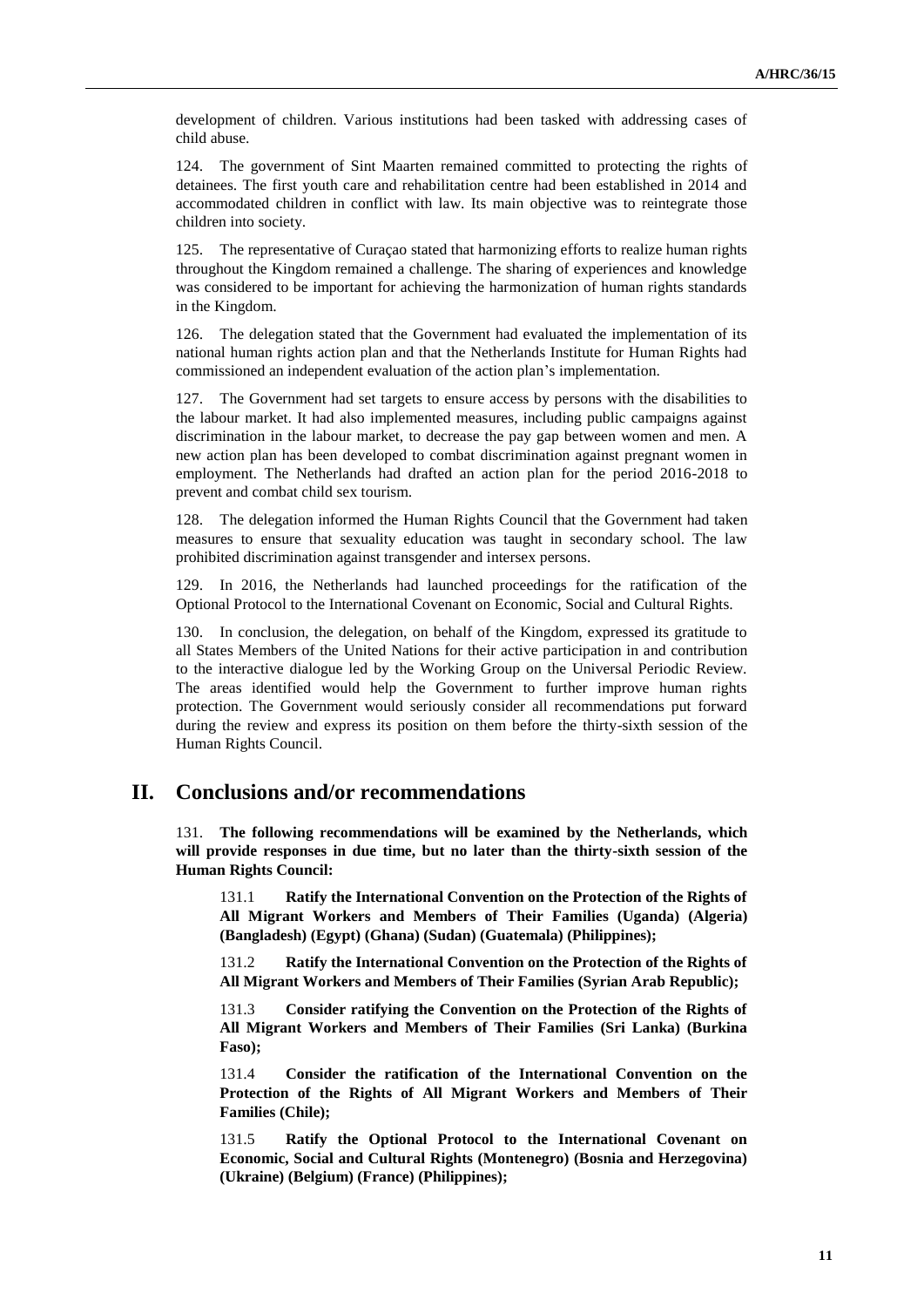131.6 **Swiftly ratify the Optional Protocol to the International Covenant on Economic, Social and Cultural Rights (Portugal);**

131.7 **Accelerate the process of ratification of the Optional Protocol to the International Covenant on Economic, Social and Cultural Rights (Angola);**

131.8 **Ratify the International Covenant on Economic, Social and Cultural Rights (Syrian Arab Republic);**

131.9 **Ratify the Optional Protocol to the Convention on the Rights of the Child on a communications procedure (Ghana) (Panama);**

131.10 **Ratify the third Optional Protocol to the Convention on the Rights of the Child on a communications procedure (Montenegro);**

131.11 **Consider signing and ratifying the Optional Protocol to the Convention on the Rights of the Child on a communications procedure (Andorra);**

131.12 **Consider ratifying the Optional Protocol to the Convention on the Rights of the Child on a communications procedure (Bulgaria);**

131.13 **Ratify as soon as possible the third Optional Protocol to the Convention on the Rights of the Child on a communications procedure (Germany);**

131.14 **In order to further strengthen the fulfilment of children's rights, ratify the Optional Protocol to the Convention on the Rights of the Child on a communications procedure (Liechtenstein);**

131.15 **Ratify the Optional Protocol to the Convention on the Rights of Persons with Disabilities (Germany) (Ghana) (Estonia) (Belgium) (France) (Guatemala) (Philippines);**

131.16 **Consider signing and ratifying the Optional Protocol to the Convention on the Rights of Persons with Disabilities (Andorra) (Italy);**

131.17 **Ensure effective implementation of the provisions set out in the Convention on the Rights of Persons with Disabilities (Estonia);**

131.18 **Ratify the Convention on the Non-Applicability of Statutory Limitations to War Crimes and Crimes against Humanity (Armenia);**

131.19 **Ratify the Optional Protocol to the Convention on the Rights of the Child (Belgium);**

131.20 **Ratify the Optional Protocol to the Convention on the Rights of the Child (France);**

131.21 **Consider withdrawing its reservations to articles 26, 37 (c) and 40 of the Convention on the Rights of the Child (Albania);**

131.22 **Withdraw its reservations to various articles of the Convention on the Rights of the Child (Sierra Leone);**

131.23 **Withdraw the reservations to articles 26 (c), 37 and 40 of the Convention on the Rights of the Child and ratify the Optional Protocol to the Convention on the Rights of the Child on a communications procedure (Spain);**

131.24 **Fully respect diplomatic courtesy and abide by the provisions of the Vienna Convention on Diplomatic Relations and the Vienna Convention on Consular Relations (Turkey);**

131.25 **Extend the ratification of the International Convention for the Protection of All Persons from Enforced Disappearance to Aruba, Curaçao and Sint Maarten (Greece);**

131.26 **Extend the accession by Curaçao and Sint Maarten to the 1951 Convention relating to the Status of Refugees and its 1967 Protocol (Greece);**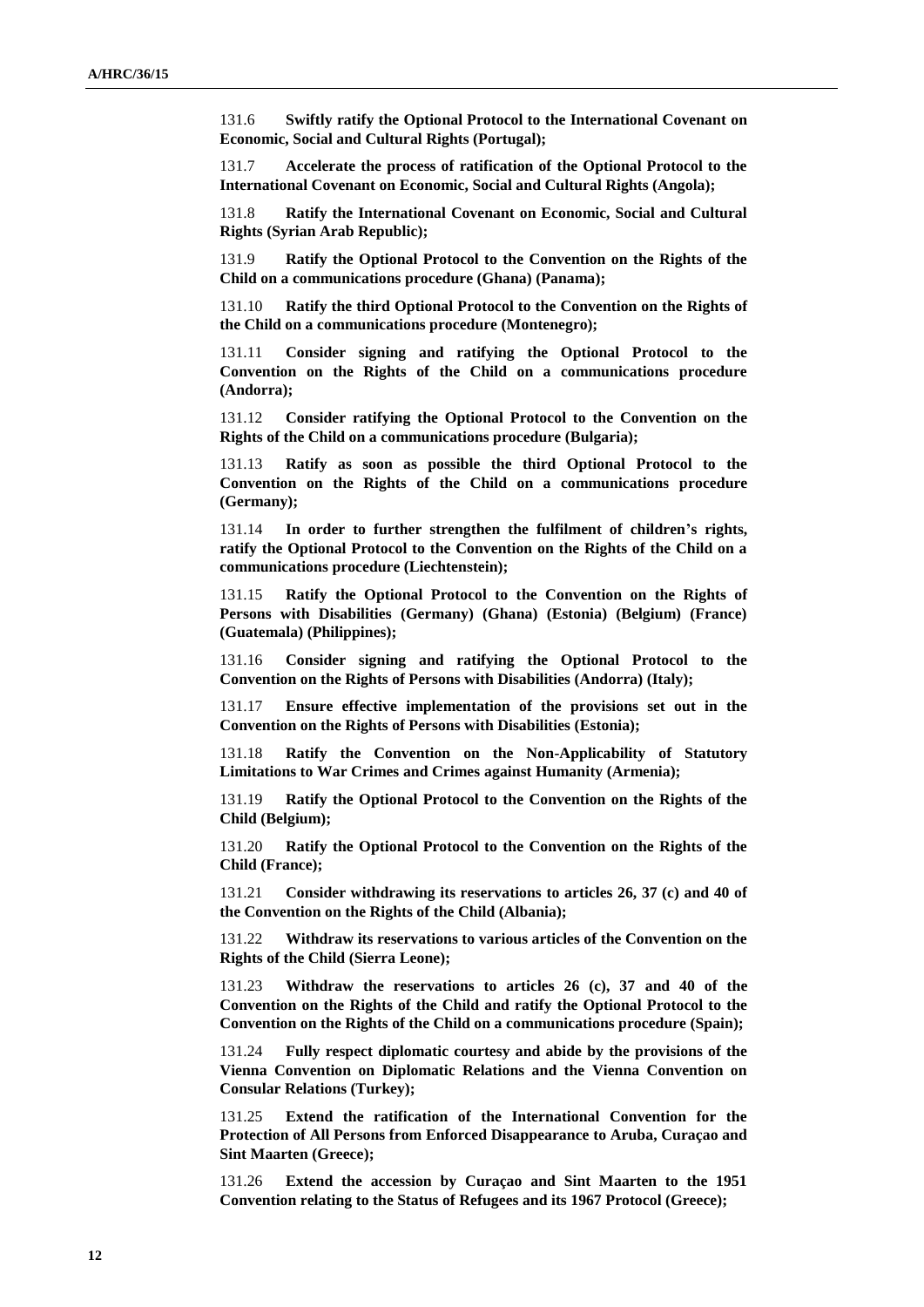131.27 **Provide unhindered access by the Netherlands Institute for Human Rights to places of detention to further strengthen its role in promoting human rights in the country (Sri Lanka);**

131.28 **Implement the national action plan to combat discrimination in all its forms (Cuba);**

131.29 **Extend the National Action Plan on Human Rights to cover all relevant human rights issues, including counter-terrorism, government surveillance, migration and human rights education (Germany);**

131.30 **Extend the National Action Plan on Human Rights published in** 2013 **to cover all relevant human rights issues, including respect for human rights while countering terrorism, and ensure independent monitoring and evaluation of the Action Plan (Hungary);**

131.31 **Develop a national strategy that specifically addresses racism and racial discrimination (Hungary);**

131.32 **Issue a national action plan for countering discrimination as well as hate crimes, including indicators for success (Sweden);**

131.33 **Establish an effective arrangement for dialogue with representatives of minority groups in order to be properly informed about their problems and needs, and develop policies and programmes to improve their situation (Hungary);**

131.34 **Consider establishing a, or strengthening the existing, national mechanism responsible for coordination, implementation, reporting and followup, in line with the good practices identified by OHCHR in its study/guide concerning national mechanisms for reporting and follow-up (Portugal);**

131.35 **Take all remedial measures, including legislative measures, to ensure that the rights enshrined in the International Covenant on Economic, Social and Cultural Rights are applicable and justiciable (South Africa);**

131.36 **Adopt a policy of dialogue with all States based on respect for the principles of the Charter of the United Nations, particularly mutual respect and sovereign equality and respect for the rights of people to choose their political, economic and social system (Syrian Arab Republic);**

131.37 **Raise awareness of the danger of intervention in the internal affairs of States and the risk of condoning support to terrorism, as it is a threat to international peace and security (Syrian Arab Republic);**

131.38 **Continue to take action towards a comprehensive gender equality strategy (Bosnia and Herzegovina);**

131.39 **Continue taking measures aimed at closing the gender gap (Namibia);**

131.40 **Fully implement the equal opportunities policy with the aim of ensuring gender equality (Botswana);**

131.41 **Persist in implementing measures to remove any salary discrepancies between men and women for equal work (Bosnia and Herzegovina);**

131.42 **Continue efforts to ensure greater wage equality between men and women (Libya);**

131.43 **Take further steps to address and implement measures to decrease the wage gap between men and women (Iceland);**

131.44 **Continue to promote gender equality in the workplace and to accelerate work on reducing the wage gap (Sri Lanka);**

131.45 **Ensure that the wages of men and women are equal when doing the same work (Lebanon);**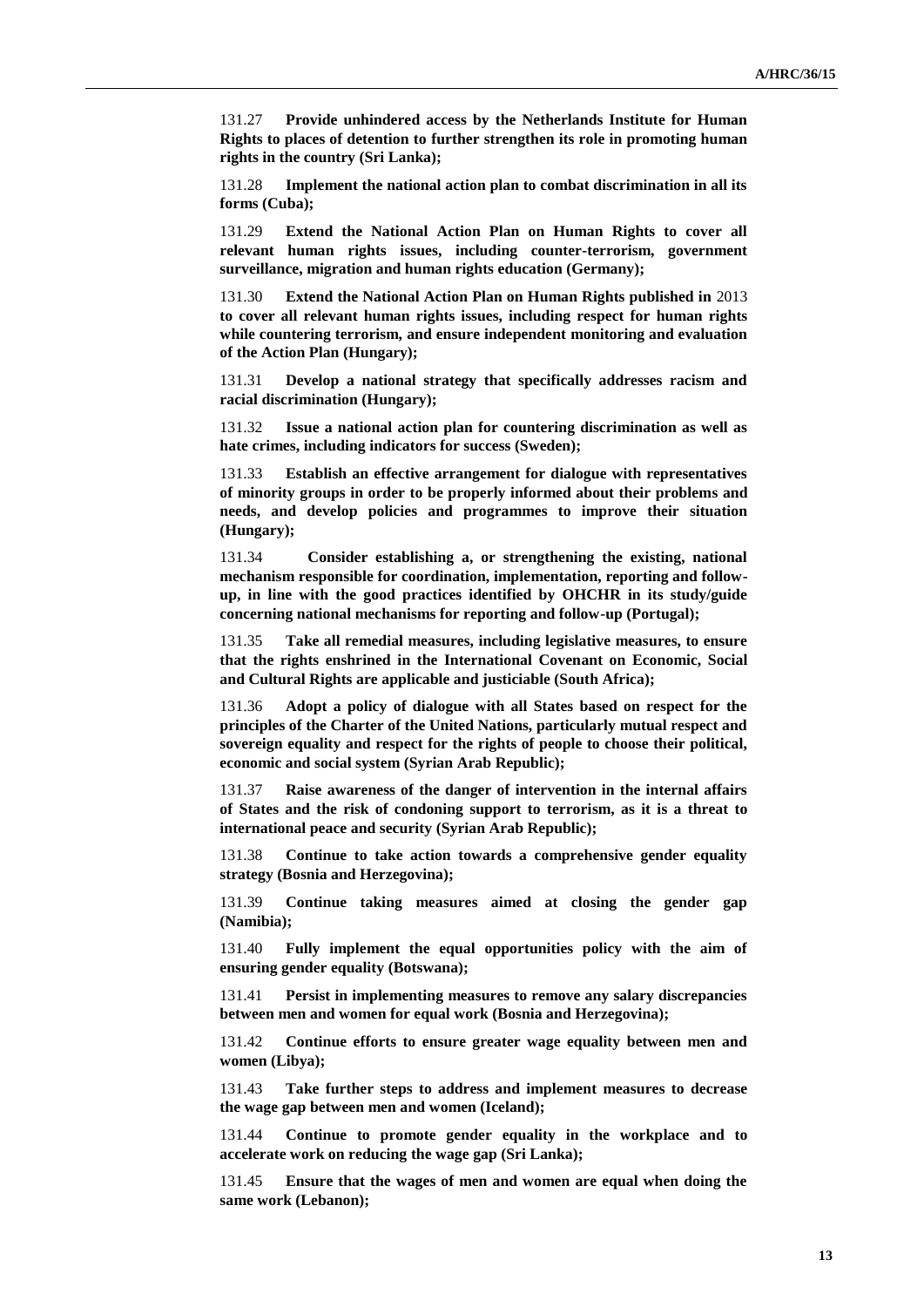131.46 **Strengthen the measures for fighting discrimination (Bulgaria);**

131.47 **Intensify efforts to eradicate all forms of discrimination (Belarus);**

131.48 **Take effective measures to put an end to discrimination on grounds of racial or ethnic origin, skin colour, socioeconomic status, gender, religion or other status in the fields of employment and education (Albania);**

131.49 **Combat frequent discrimination on the grounds of race, ethnicity, nationality and religion and strengthen efforts to prevent discriminatory stereotypes and hate speech targeted at Muslims, migrants, refugees and asylum seekers (Islamic Republic of Iran);**

131.50 **Continue to improve mechanisms for monitoring cases of discrimination on the grounds of origin or ethnicity by governmental and private entities (Brazil);**

131.51 **Strengthen mechanisms to combat discrimination of minorities and persons of immigrant background (Serbia);**

131.52 **Adopt effective legislative and administrative measures to vigorously fight racial discrimination and xenophobia and guarantee the rights of ethnic minorities (China);**

131.53 **Adopt policies necessary for the protection of victims of discrimination based on religion, language and ethnic origin (Angola);**

131.54 **Continue strengthening policies and measures to prevent and eliminate manifestations of racism, xenophobia and intolerance in society (Uruguay);**

131.55 **Strengthen strategies to combat manifestations of racism, xenophobia and intolerance, including incitement to hatred, taking into account international human rights standards in this regard (Panama);**

131.56 **Take more effective measures to prevent and supress manifestations of racism, xenophobia and intolerance and encourage a positive climate of dialogue in this regard (Iceland);**

131.57 **Take all necessary measures to combat xenophobia and Islamophobia and to eliminate all forms of discrimination and violence against all migrants, Muslims and people of African origin (Turkey);**

131.58 **Strengthen measures to fight the discrimination of which certain communities are victims, including persons of African descent and migrants (Burkina Faso);**

131.59 **Adopt targeted policies to promote the effective equality of people of African descent (South Africa);**

131.60 **Continue taking measure to promote the effective equality of people of African descent (Namibia);**

131.61 **Deepen measures to enquire on and punish acts of discrimination against people of African descent (Argentina);**

131.62 **Take measures to eradicate crimes against people of African descent, Muslims, Jews and foreigners, which are promoted in the media and social networks, where violence, racism, racial discrimination, xenophobia and other related forms of intolerance are openly incited (Bolivarian Republic of Venezuela);**

131.63 **Thoroughly investigate cases of alleged discrimination against members of the Jewish and Muslim communities, including people of African descent, and bring the perpetrators of such crimes to justice (Zambia);**

131.64 **Further develop measures to fight anti-Semitism and Holocaust denial, including in the field of education (Israel);**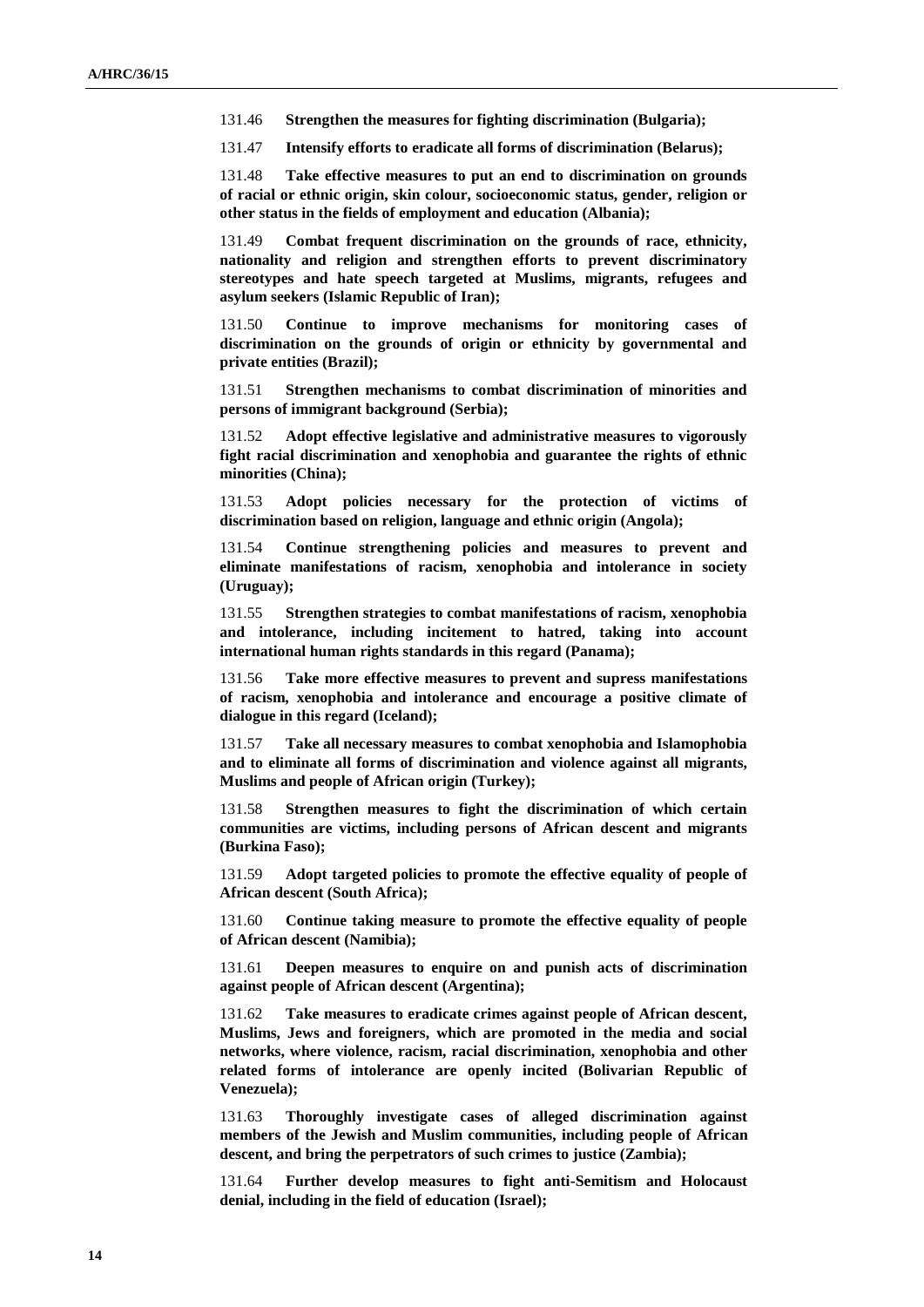131.65 **Take necessary measures to prevent xenophobia and Islamophobia in the Netherlands and to ensure that religious communities in the Netherlands do not get discriminated against (Indonesia);**

131.66 **Further improve efforts to combat violence against minorities and to combat Islamophobia and xenophobia (Iraq);**

131.67 **Take effective measures to tackle the root causes of racial discrimination and raise awareness about stereotypes (State of Palestine);**

131.68 **Take effective measures to combat the root causes of discrimination on the basis of race and religion and against ethnic minority groups, and to consider establishing a platform for dialogue with the representatives of the ethnic minority groups in order to be properly informed of their problems and needs, and to develop, with their participation, appropriate steps to improve the situation (Kazakhstan);**

131.69 **Take measures to eliminate discrimination and xenophobia and to combat the root causes of racial discrimination (Bahrain);**

131.70 **Conduct research concerning root causes and monitor all trends which may give rise to racist and xenophobic behaviour (Azerbaijan);**

131.71 **Condemn all forms of racism, including in political speech and on the Internet, and prosecute those involved (Syrian Arab Republic);**

131.72 **Condemn and sanction all manifestations of intolerance, including in political discourse and on the Internet, with due regard for freedom of expression, adopt firm measures to promote a spirit of tolerance and intercultural dialogue and prevent the stigmatization of any group (Guatemala);**

131.73 **Continue efforts to fight all forms of discrimination against foreigners and to combat hate speech in the media by intensifying awareness campaigns and spreading a culture of dialogue and acceptance of the other (Tunisia);**

131.74 **Continue implementing the public awareness campaign on hate speech on the Internet (Cuba);**

131.75 **Expand current efforts, as appropriate, to counter online intolerance (United States of America);**

131.76 **Take steps to counter hate speech, including online, through public awareness campaigns (India);**

131.77 **Continue implementing policies for combating discrimination and hate speech (Republic of Moldova);**

131.78 **Continue the development of policies to fight hate speech (Israel);**

131.79 **Continue efforts to combat hate speech (Morocco);**

131.80 **Take measures to address racist discourse in the media and racist statements and threats on the Internet (Serbia);**

131.81 **Investigate and prosecute racist and xenophobic discourse and incitement to hatred in the media and on the Internet by extremist politicians (Sierra Leone);**

131.82 **Tackle advocacy of religious hatred that constitutes incitement to discrimination, hostility or violence in political discourse and in the media (Malaysia);**

131.83 **Take stricter measures to condemn and ensure accountability for all manifestations of intolerance, including in political discourse and on the Internet, and punish those who are involved in it (Egypt);**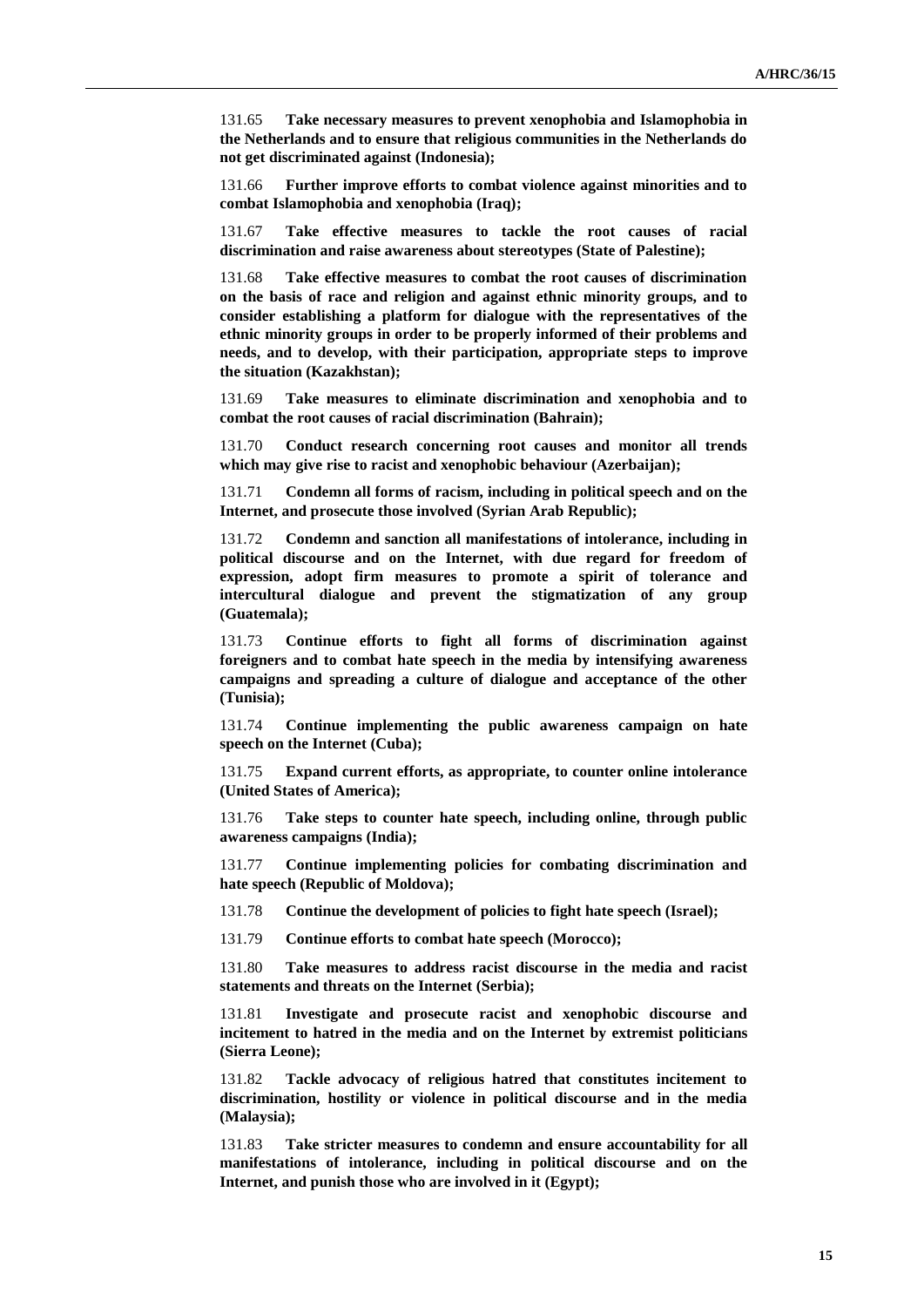131.84 **Redouble efforts to fight all forms of discrimination and racism, including hate speech and xenophobia (Lebanon);**

131.85 **Continue to combat hate crimes against vulnerable groups and prosecute perpetrators (Pakistan);**

131.86 **Consider making racist motivation a specific aggravating circumstance in sentencing (Norway);**

131.87 **Develop public awareness-raising campaigns on stereotyping and discrimination, and provide mandatory training on human rights for police officers (Azerbaijan);**

131.88 **Strengthen measures to combat ethnic profiling and to further separate it from hate speech which targets certain minorities, and protect the exercise of freedom of expression (Indonesia);**

131.89 **Adopt effective measures to eradicate racial and religious profiling and report on those measures in the next national report (Russian Federation);**

131.90 **Continue efforts to combat discrimination and ethnic profiling (Morocco);**

131.91 **Step up its policies to address racial discrimination, racial profiling and hate speech, especially against Muslim women, minority group women and asylum seeking women (Maldives);**

131.92 **Develop and implement specific measures and affirmative policies to eliminate racial profiling and discrimination faced by persons of African descent (Azerbaijan);**

131.93 **Continue taking actions to curb racial profiling by law enforcement agencies (Namibia);**

131.94 **Adopt and implement legislation which prohibits law enforcement officials from engaging in ethnic profiling (Belgium);**

131.95 **Continue to implement the measures outlined in its** 2014 **action plan against labour market discrimination (Australia);**

131.96 **Increase efforts to prevent labour market discrimination against workers with non-resident backgrounds, women and persons with disabilities by identifying and analysing the root causes of such discrimination and mitigating them through advocacy and training programmes (Canada);**

131.97 **Respond to problems of discrimination on the labour market linked to the refusal to hire persons on the grounds of their origin or race (Honduras);**

131.98 **Continue its efforts to eliminate all forms of discrimination, notably against lesbian, gay, bisexual, transgender and intersex persons and against women in the labour market (France);**

131.99 **Implement measures to protect intersex persons from discrimination (Australia);**

131.100 **Guarantee access to legal gender recognition for both intersex and transgender people of all ages, without legal, administrative or financial barriers (Israel);**

131.101 **Strengthen measures aimed at protecting vulnerable persons (Côte d'Ivoire);**

131.102 **Establish clear standards of respect for human rights for officials who exercise immigration control at points of entry into the Netherlands territory, in order to ensure a respectful, equal and non-discriminatory treatment and protection of the human rights of all persons entering the territory (Ecuador);**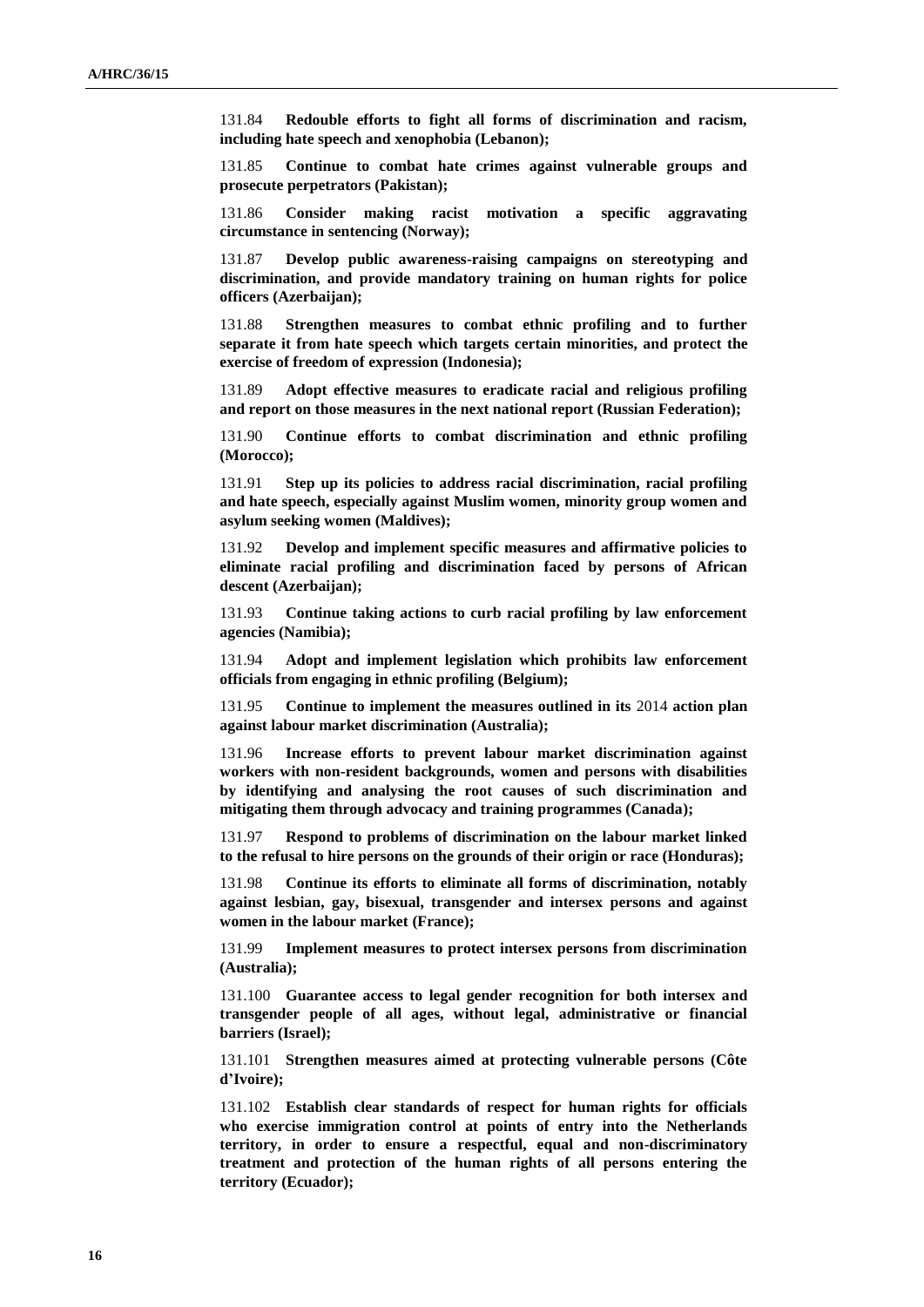131.103 **Take the necessary steps to make the anti-discrimination services available in all municipalities and widely inform the public of their availability (Republic of Moldova);**

131.104 **Revise the Bosman act to ensure that all nationals, regardless of their birth place, are not excluded from living and working in the Netherlands (Sierra Leone);**

131.105 **Act to eliminate differences in human rights between the European and Caribbean Netherlands (Australia);**

131.106 **Share the experiences acquired in the area of business and human rights, especially on remediation and reparation, through its constructive and substantive participation in the intergovernmental working group established by resolution 26/9 of the Human Rights Council (Ecuador);**

131.107 **Address human rights abuses perpetrated by Netherlands companies abroad (Egypt);**

131.108 **Respond to concerns of the Committee on the Elimination of Racial Discrimination about the participation of Netherlands companies in the extractive industry and in the production of soya and palm oil abroad that have adverse effects on the enjoyment of human rights and the environment (Honduras);**

131.109 **Consider the establishment of a clear regulatory framework to guarantee that the activities carried out by the enterprises under its jurisdiction do not have a negative impact on human rights abroad (Peru);**

131.110 **Ensure accountability for human rights violations and environmental damage resulting from the global or overseas operations of companies registered or headquartered in the Netherlands (Philippines);**

131.111 **Ensure that transnational corporations headquartered in the Netherlands do not violate human rights in their operations abroad (South Africa);**

131.112 **Intensify its efforts to maintain oversight over Netherlands companies operating abroad with regard to any negative impact their activities may have on the enjoyment of human rights, particularly in conflict areas, which includes situations of foreign occupation where there is a heightened risk of human rights abuses (State of Palestine);**

131.113 **Review any adopted or proposed counter-terrorism legislation, policies or programmes to provide adequate safeguards against human rights violations and minimize any possible stigmatizing effect such measures might have on certain segments of the population (Canada);**

131.114 **Review counter-terrorism measures that target individuals and groups based on race, ethnicity and religion, including Muslims and Muslim communities, and ensure that such measures do not associate or contribute to associating terrorism with any religion, race, culture, ethnic group or nationality (Malaysia);**

131.115 **Adopt measures to eliminate domestic violence, rape and sexual harassment, ensuring the safety of victims and the timely response to complaints, as well as access to free legal assistance (Bolivarian Republic of Venezuela);**

131.116 **Ensure the training of prosecutors and security forces so they can identify, investigate and prosecute cases of gender-based violence (Israel);**

131.117 **Ensure that its legislation addresses all forms of violence, explicitly prohibits corporal punishment in all settings and includes measures to raise awareness of positive, non-violent and participatory forms of child-rearing**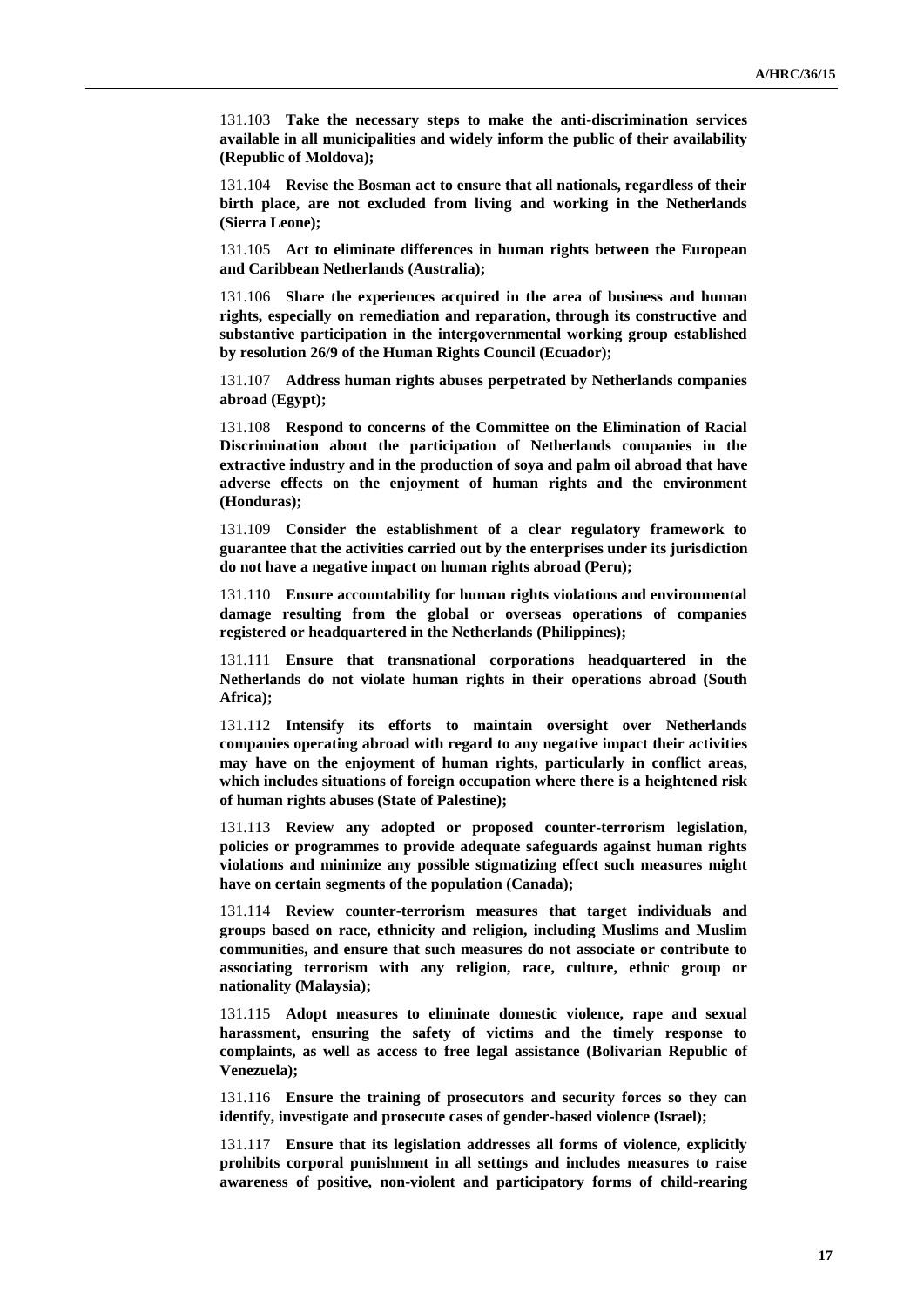**throughout the Kingdom, in particular in Aruba and in the Caribbean Netherlands (Liechtenstein);**

131.118 **Ensure the protection and rehabilitation of victims of sexual exploitation (Uruguay);**

131.119 **Work to ensure equal access to justice across the Kingdom, including by opening offices to provide easily accessible legal advice and referrals in Saba, Bonaire and Sint Eustatius (United Kingdom of Great Britain and Northern Ireland);**

131.120 **Consider including in its next universal periodic review report information on measures it has taken to analyse potential risk factors that could lead to atrocities, including by utilizing the United Nations** *Framework of Analysis for Atrocity Crimes: A Tool for Prevention***, and on any assistance it has given to other States to prevent atrocity crimes (Rwanda);**

131.121 **Take necessary measures to ensure that the collection and maintenance of data for criminal purposes do not entail massive surveillance of innocent persons (Spain);**

131.122 **Fully implement international commitments stemming from United Nations human rights conventions such as on the prohibition of torture, inhuman or degrading treatment and on the rights to liberty of movement, freedom of expression, freedom of assembly and association, to which the Netherlands is a party, including with respect to the rights of foreigners, in particular senior government officials present in its territory (Turkey);**

131.123 **Progressively develop existing capacity to effectively tackle modern slavery in fulfilment of its shared treaty obligations, building resilience across the entire Kingdom of the Netherlands (United Kingdom of Great Britain and Northern Ireland);**

131.124 **Strengthen efforts to combat human trafficking (Morocco);**

131.125 **Prevent and promptly, thoroughly and impartially investigate, prosecute and punish human trafficking and provide adequate protection and means of redress to the victims (Islamic Republic of Iran);**

131.126 **Further improve the legislative framework to control trafficking in migrant women and their exploitation in prostitution and in inhuman and undignified occupations (Iraq);**

131.127 **Redouble efforts to identify victims of human trafficking among asylum seekers, in particular unaccompanied children (Panama);**

131.128 **Adopt and implement specific legislation on the collection, use and accumulation of metadata and individual profiles, including in security and anti-terrorist activities, guaranteeing the right to privacy, transparency and accountability and the right to decide on the use, correction and deletion of personal data (Mexico);**

131.129 **Ensure the protection of private life and prevent cases of unwarranted access by special agencies to the personal information of citizens on the Internet when there is no connection with any illegal actions (Russian Federation);**

131.130 **Promote gender equality in relation to bridging the wage gap, especially for women belonging to religious and ethnic minorities (Bahrain);**

131.131 **Study the possibility of a universal basic income programme in all regions with a view to phasing out the existing social protection system, in full consultation with key stakeholders (Haiti);**

131.132 **Ensure continuous access to health care, notably for vulnerable persons (France);**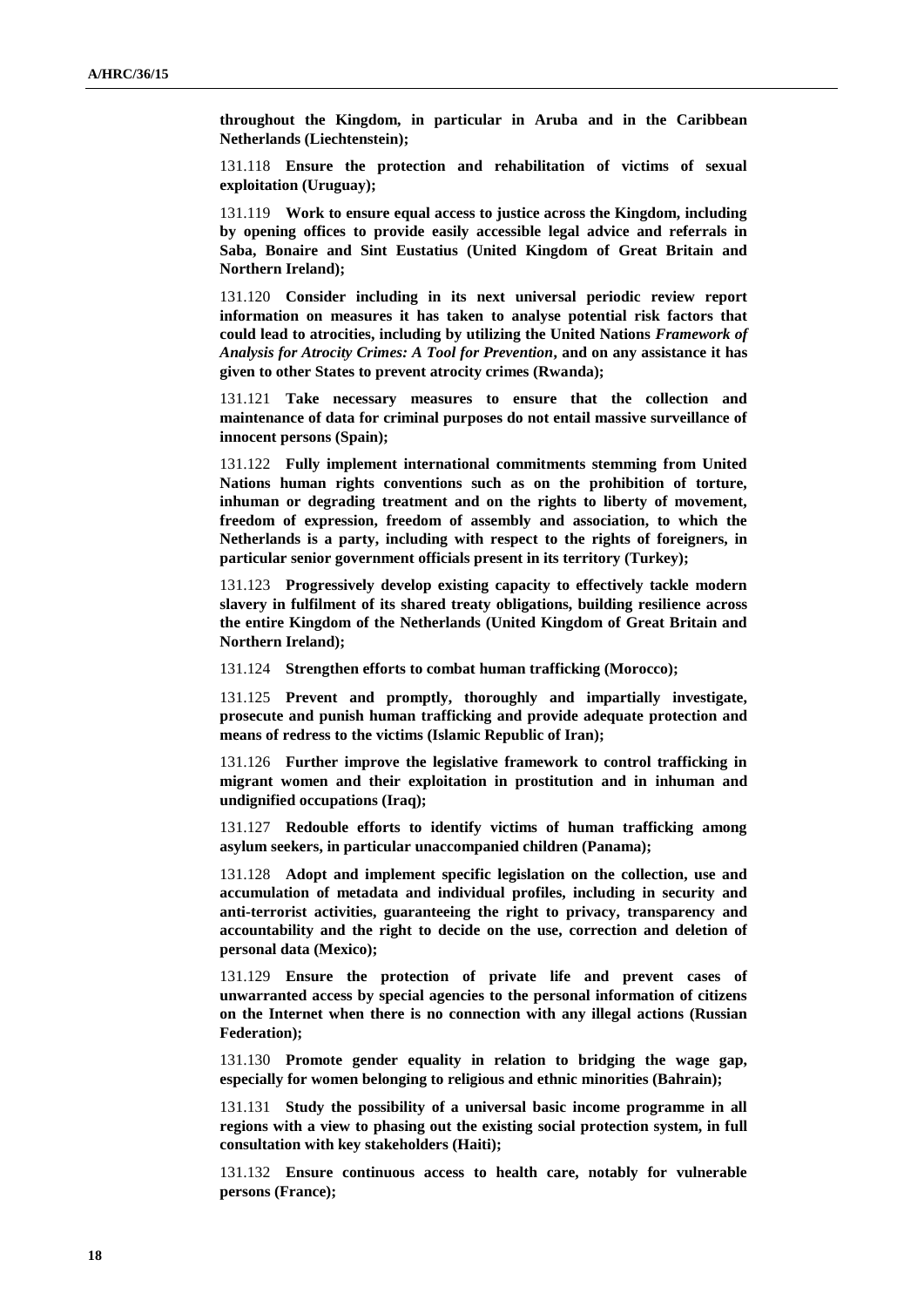131.133 **Strengthen policies for access to health-care services, especially for children with low economic and social status and undocumented children (Maldives);**

131.134 **Pursue efforts to address and study academic failures in the secondary schools of children from disadvantaged socioeconomic environments (Algeria);**

131.135 **Continue to implement relevant legislation and policies with a view to efficiently combating bullying in schools, as part of the efforts to tackle radicalization (Romania);**

131.136 **Ensure comprehensive sexuality education is integrated into the national school curriculum, including on topics such as sexual diversity, sexual rights and gender equality (Belgium);**

131.137 **Continue to promote human rights education with a particular focus on interfaith and intercultural dialogue (Pakistan);**

131.138 **Integrate human rights education into the national school curriculum, provide sufficient resources for human rights education and training of teachers and ensure that they receive training in topics such as sexual diversity, sexual rights, resilience, gender equality and consent (Slovenia);**

131.139 **Include human rights education in the curriculum (Sudan);**

131.140 **Take further steps to eliminate discrimination against women (Georgia);**

131.141 **Continue to take measures to advance the empowerment of women without any discrimination (Myanmar);**

131.142 **Prevent and combat all forms of discrimination and eliminate violence against women, including domestic violence (Philippines);**

131.143 **Pass laws and follow up on their implementation with the aim of eliminating wage discrimination against women and, in particular, discrimination based on motherhood and pregnancy (Syrian Arab Republic);**

131.144 **Empower women and effectively address discrimination in employment by installing a paid paternity leave of adequate length that is nontransferable and follows directly after maternity leave (Slovenia);**

131.145 **Enhance gender equality by reducing the gender pay gap and increasing employment opportunities for women through implementation of the** 2030 **Agenda for Sustainable Development (Maldives);**

131.146 **Increase efforts for the effective elimination of all forms of discrimination against women in employment, especially avoiding horizontal and vertical occupational segregation, and unequal pay (Chile);**

131.147 **Increase efforts aimed at combating intersectional discrimination against women and girls based on their belonging to ethnic minority groups or on gender (Paraguay);**

131.148 **Increase measures aimed at decreasing the high number of women who are victims of domestic violence (Paraguay);**

131.149 **Review current legislation, policies and programmes relating to maternity and parental leave with a view to ensuring an adequate period of infant and early childhood care while mitigating the negative impacts on career advancement (Canada);**

131.150 **Support women's conflict prevention efforts and provide technical assistance on conflict resolution processes to countries emerging from conflict in order to promote women's effective participation (Liechtenstein);**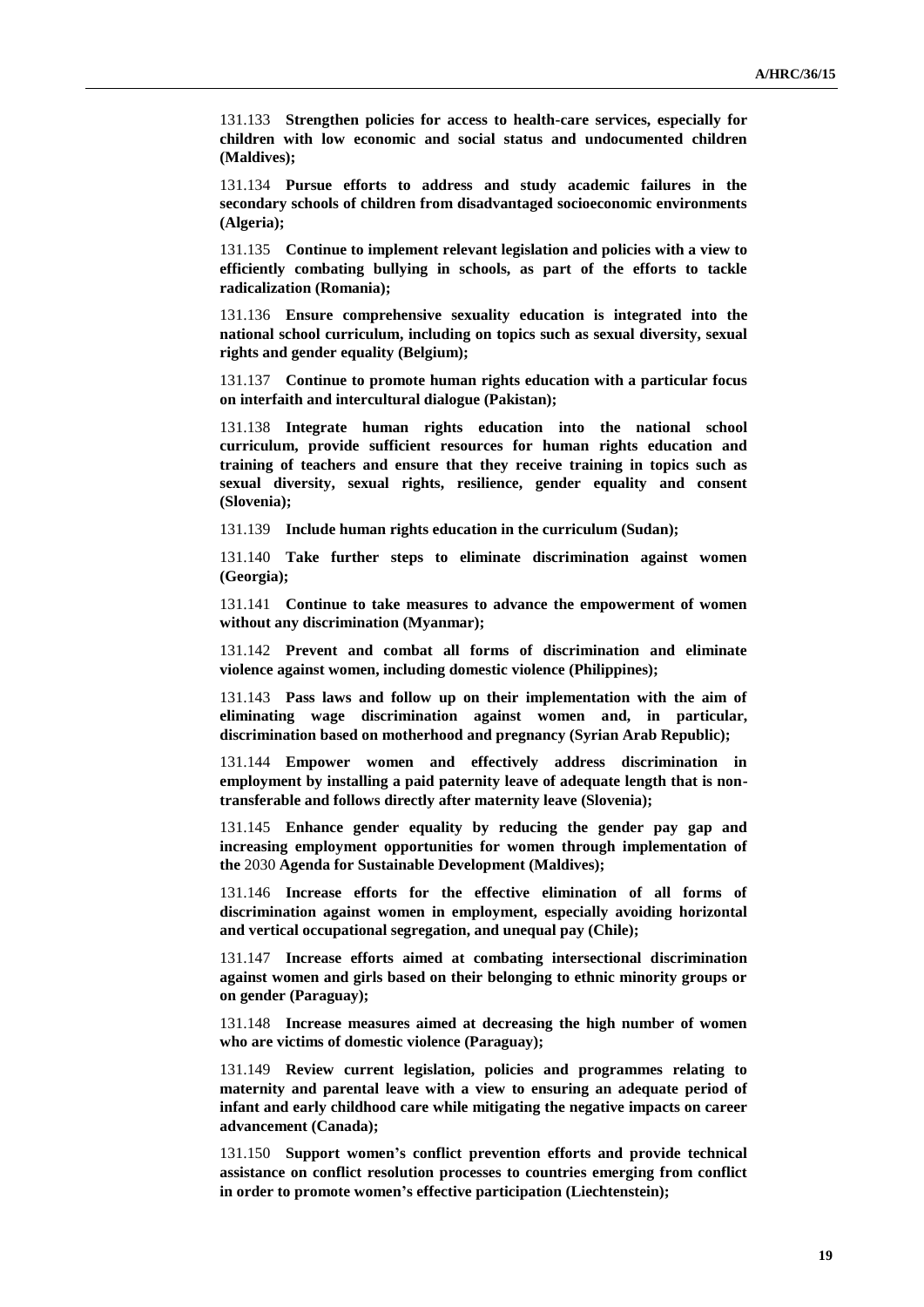131.151 **Intensify efforts to address factors contributing to women being disproportionately affected by poverty, especially single mothers and women of old age, including by ensuring adequate social protection and safeguards, providing opportunities for additional income generation and improving child care facilities (Malaysia);**

131.152 **Intensify its efforts to fully implement the Convention on the Rights of the Child (Bangladesh);**

131.153 **Continue taking measures in order to protect the rights of the child, inter alia by ratifying the third Optional Protocol to the Convention on the Rights of the Child (Georgia);**

131.154 **Intensify its efforts in relation to children's rights, including, in particular, in the Caribbean countries forming part of the State, including to prohibit corporal punishment in all settings, to develop and implement public awareness programmes, to reduce the rate of children dropping out of school, to intensify efforts to eradicate child labour, to raise the minimum age of recruitment in the military to 18 years and to ratify the Optional Protocol to the Convention on the Rights of the Child on a communications procedure without reservations (Ireland);**

131.155 **Continue its efforts to provide children at risk with easy access to the necessary psychological care (Timor-Leste);**

131.156 **Provide sufficient resources and establish mechanisms for monitoring and assessing the implementation of its action plans on children's rights (Timor-Leste);**

131.157 **Continue efforts to protect children from sexual exploitation, protect unaccompanied refugee children and protect them from enforced disappearance (Tunisia);**

131.158 **Continue its solid efforts to strengthen the protection of the rights of the child, particularly with regard to child trafficking and child sex tourism (Indonesia);**

131.159 **Investigate the disappearance of unaccompanied children from asylum reception centres and search for and identify those who might have been victims of enforced disappearance (Zambia);**

131.160 **Provide adequate health care for children with low economic status, as well as children who are not documented (Bahrain);**

131.161 **Put an end to the "baby box" initiatives, which allow the anonymous abandonment of children without knowing their identity (Lebanon);**

131.162 **Combat all forms of discrimination against refugee children, asylum seekers and undocumented migrants (Paraguay);**

131.163 **Consider amending a piece of legislation in Netherlands law to allow for the separation of juveniles from adults in correctional centres (Zambia);**

131.164 **Consider amending the juvenile justice law to cover all children under the age of 18 years (Botswana);**

131.165 **Amend laws on the minimum age of criminal responsibility, which make it possible to deal with some children as adult criminals (Egypt);**

131.166 **Increase the minimum age of voluntary recruitment into the army to**  18 **years (Paraguay);**

131.167 **Implement the Convention on the Rights of Persons with Disabilities by, among other things, amending the job support schemes in order to enable all persons with disabilities to access employment in the same way as those without disabilities (Kenya);**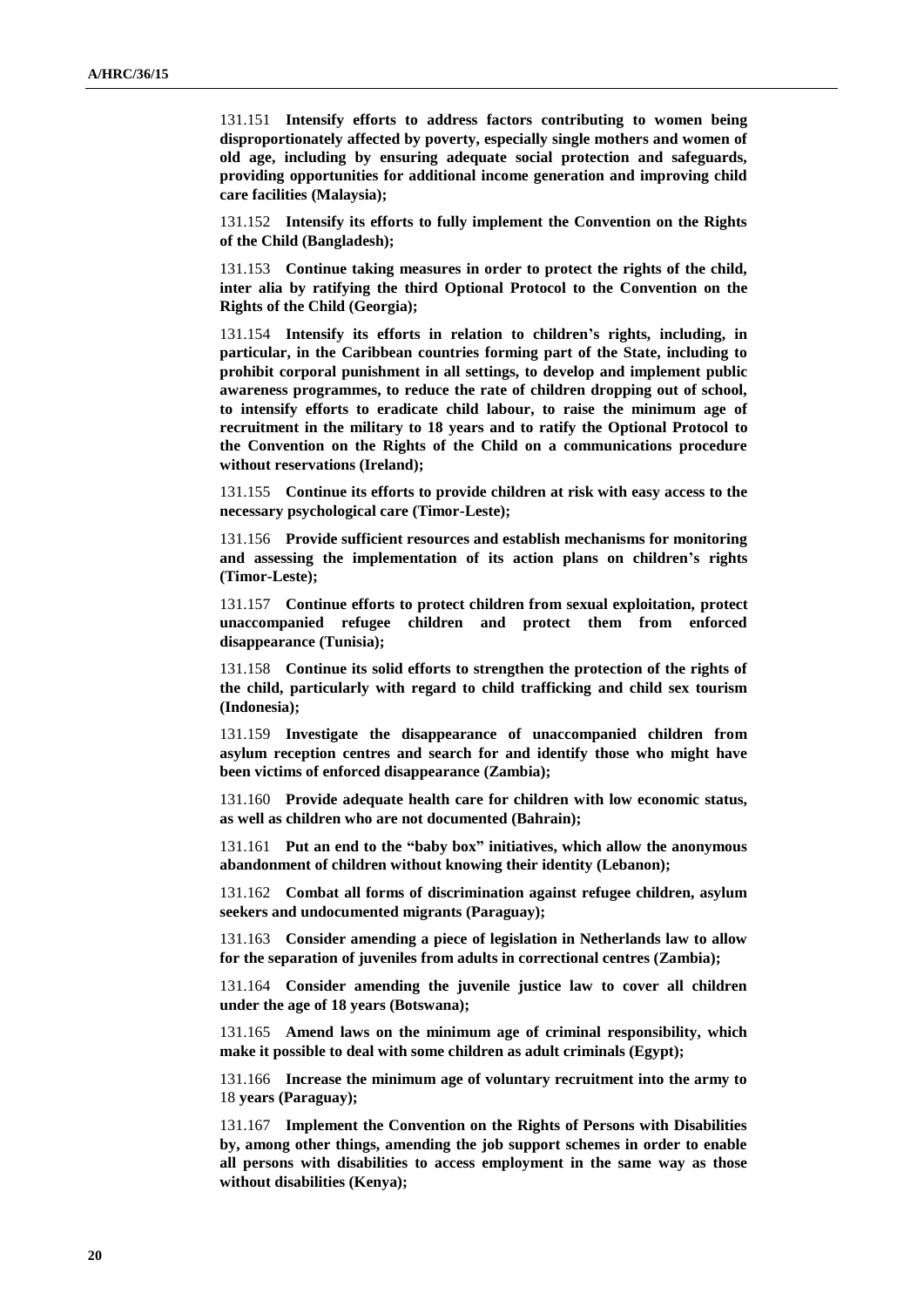131.168 **Revise existing job schemes to ensure access to a wider spectrum of work for people with disabilities than provided for under current legislation, to comply fully with the Convention on the Rights of Persons with Disabilities (United Kingdom of Great Britain and Northern Ireland);**

131.169 **Continue to develop appropriate policies to provide equal job opportunities for persons with disabilities (Myanmar);**

131.170 **Adopt concrete measures to ensure access to employment for persons with disabilities and to promote the principle of inclusive education throughout the national education system (Spain);**

131.171 **Explore alternative ways to treat persons with mental and psychosocial disabilities and impartially investigate the excessive use of restrictive measures in mental health institutions (Poland);**

131.172 **Take further measures to ensure the full enjoyment of human rights of ethnic minorities, migrants, Muslims and people of African origin (Republic of Korea);**

131.173 **Adopt appropriate policies to extend protection to all ethnic and religious minorities and ensure they enjoy the necessary legal protection in the face of widespread discrimination (Egypt);**

131.174 **Set up an effective format for introducing a dialogue with representatives of minorities, acquiring comprehensive information on their problems and needs, developing and implementing, in consultation with them, policies and programmes to improve their situation, as well as to prevent and eradicate racial discrimination against them (Uzbekistan);**

131.175 **Take further steps to create better work opportunities for the members of minority groups (Timor-Leste);**

131.176 **Provide additional funding for the protection of religious minorities (United States of America);**

131.177 **Reinstitute Turkish mother tongue lessons as part of the primary and secondary school curricula (Turkey);**

131.178 **Elaborate a new general strategy aimed at reducing the less favourable and discriminatory situation of Roma, Sinti and traveller communities (Peru);**

131.179 **Develop training programmes for police officers that are in line with human rights principles on how to deal with minorities and vulnerable groups (Bahrain);**

131.180 **Take the necessary measures to address the situation of continuing discrimination against migrants, particularly in employment, health care and housing, and the reported increase in hostility towards refugees and asylum seekers, as well as the opposition to the opening of new reception centres, in line with its international obligations (Uganda);**

131.181 **Implement the Convention on the Elimination of All Forms of Racial Discrimination to end the marginalization of and poverty among migrants who face high levels of unemployment, as compared to persons who are native to the Netherlands (Kenya);**

131.182 **Provide judicial remedies through the national human rights institution for migrants who have been discriminated against in the labour market because of their origin, religion, nationality or ethnicity, and strengthen structural measures to combat stereotypes during selection and recruitment processes (Mexico);**

131.183 **Guarantee the rights of refugees and migrants and make substantive progress in fighting and preventing xenophobic violence (China);**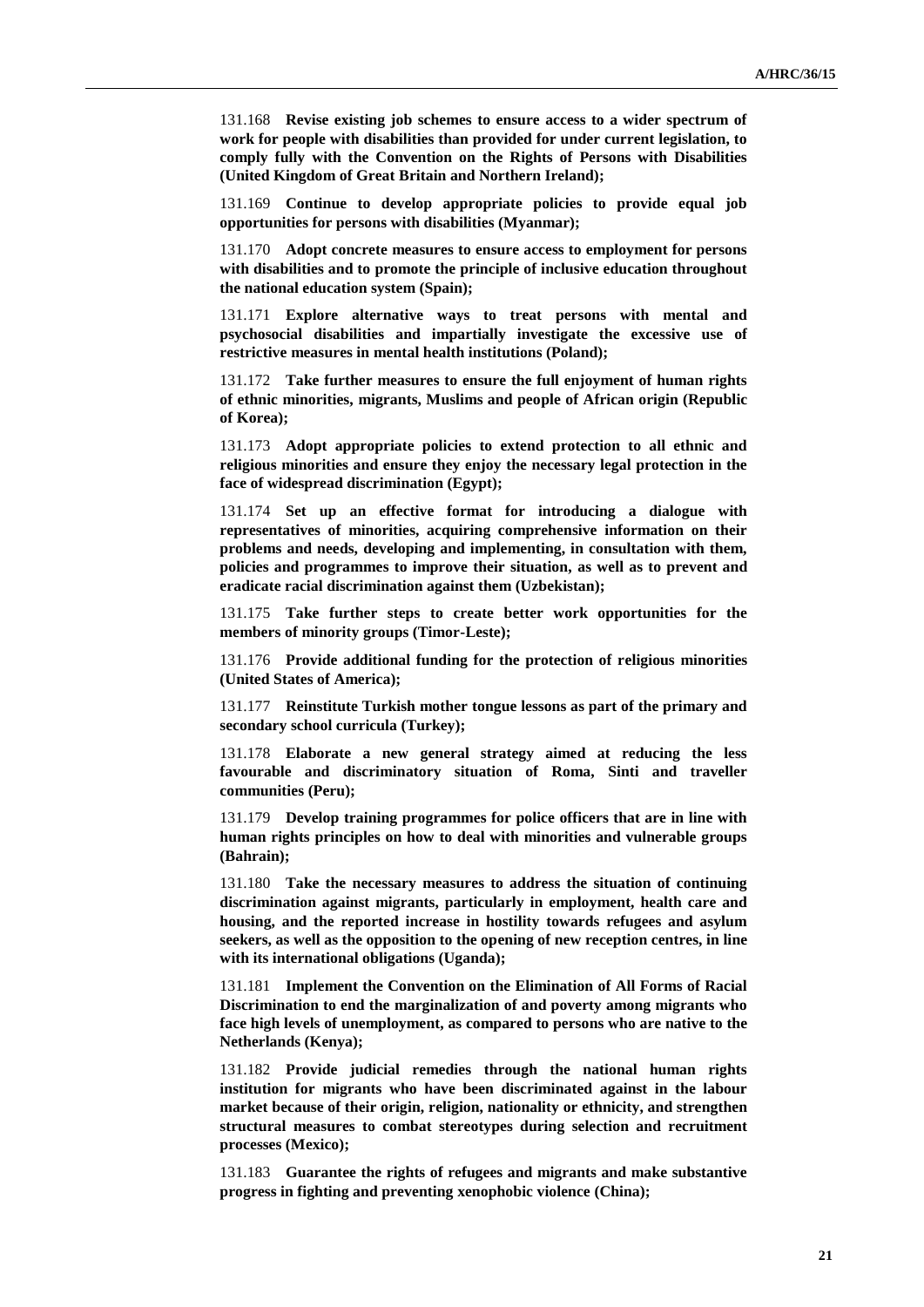131.184 **Strengthen and standardize measures with a view to ensuring better protection of migrants, refugees and asylum seekers throughout its entire territory (Côte d'Ivoire);**

131.185 **Consider the use of alternative measures to detention for migrants and refugees by ensuring that vulnerable persons and children never remain detained (Chile);**

131.186 **Prioritize the use of alternative measures to detention of migrants and ensure that the detention of vulnerable persons is avoided (Guatemala);**

131.187 **Reduce immigration detention and promote alternatives to such detention (Kenya);**

131.188 **Make progress in the use of alternative measures to the detention of migrants (Uruguay);**

131.189 **Deepen measures so that unaccompanied children and asylumseeking family groups are not deprived of liberty (Argentina);**

131.190 **Consider reviewing policies on the detention of migrants that might imply their criminalization based on their migration status and promoting the creation of regular pathways for the admission and regularization of undocumented migrants (Brazil);**

131.191 **Ensure high transparency and oversight by civil society over detention conditions and in the treatment of migrants and asylum seekers (Russian Federation);**

131.192 **Stop arresting migrants in isolated cells and in solitary confinement (Syrian Arab Republic);**

131.193 **Introduce additional measures to reduce the practice of detaining individuals solely for immigration purposes and consider using alternatives when possible (Sweden);**

131.194 **Take measures to address cases of detention whose length goes beyond the limit established by the European Union return directive (Portugal);**

131.195 **Process expeditiously requests by refugees for family reunification to ensure that unaccompanied minors are able to reunite with their families (Mexico);**

131.196 **Provide due access by migrants, asylum seekers and refugees to health care and other protection systems, such as education and employment services (Portugal);**

131.197 **Expedite efforts to introduce a statelessness determination procedure and provide persons recognized as stateless with legal status and access to basic human rights, in full consultation with key stakeholders (Haiti);**

131.198 **Ensure that a national human rights institution compliant with the Paris Principles covers all parts of the Netherlands, whether through extension of the mandate of the existing national human rights institution or establishment of similar but separate institutions in the Caribbean territories (Ireland);**

131.199 **Seek to harmonize the human rights norms in the four countries of the Kingdom according to the international standards (Peru);**

131.200 **Continue to protect and promote human rights in the Caribbean Netherlands by reducing poverty, providing a minimum of social security and establishing legal offices to provide legal advice and referrals to increase access to justice (Kenya);**

131.201 **Provide technical assistance to enable the authorities in Aruba, Curaçao and Sint Maarten to educate prison officers and improve prison**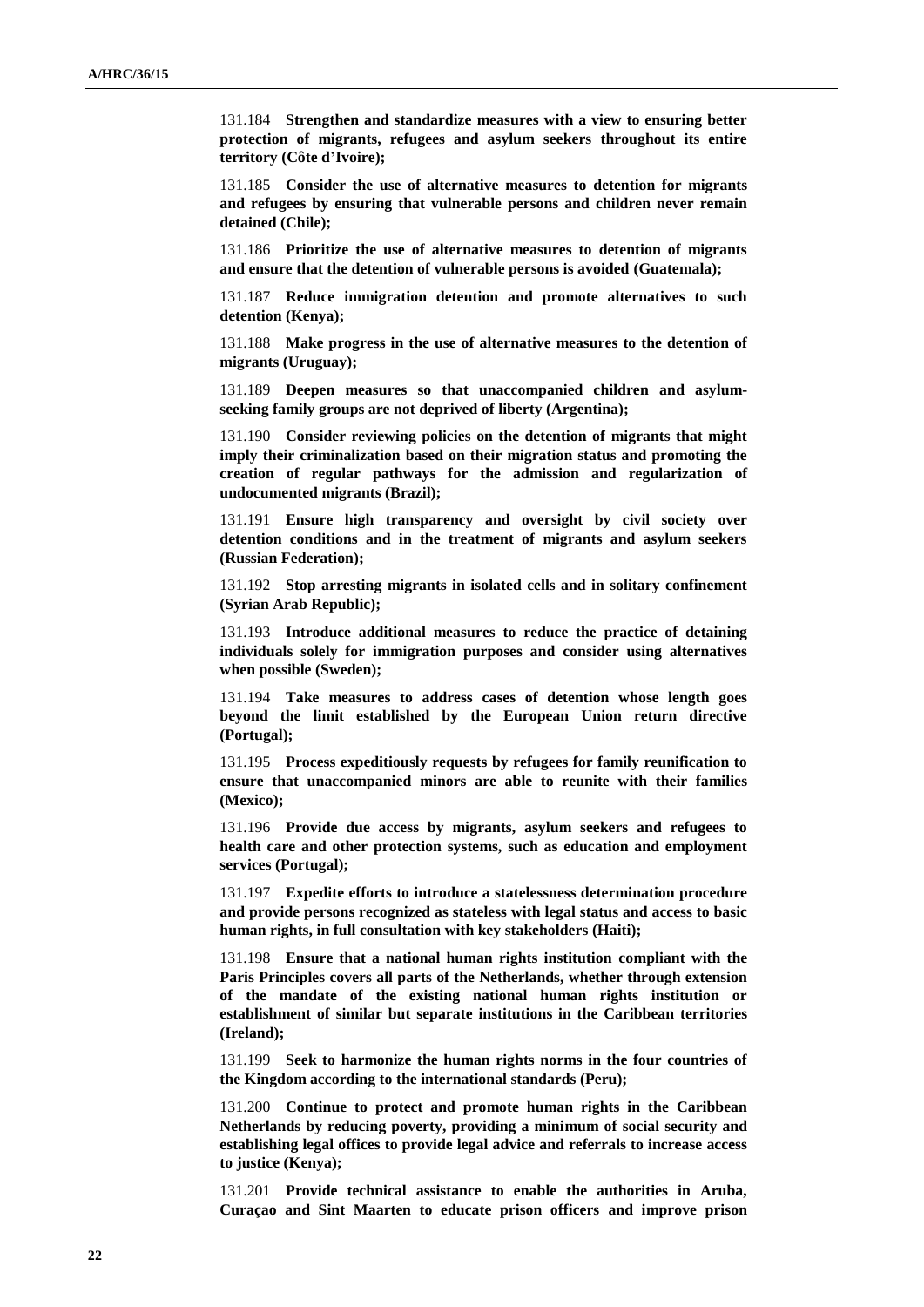**facilities in compliance with international human rights standards (Republic of Korea);**

131.202 **Continue the process of eliminating the differences between the Caribbean and the European parts of the Netherlands as soon as possible (Romania);**

131.203 **Eradicate significant gaps in the realization of human rights in the European and oversees parts of the Kingdom (Russian Federation)**.

132. **All conclusions and/or recommendations contained in the present report reflect the position of the submitting State(s) and/or the State under review. They should not be construed as endorsed by the Working Group as a whole.**